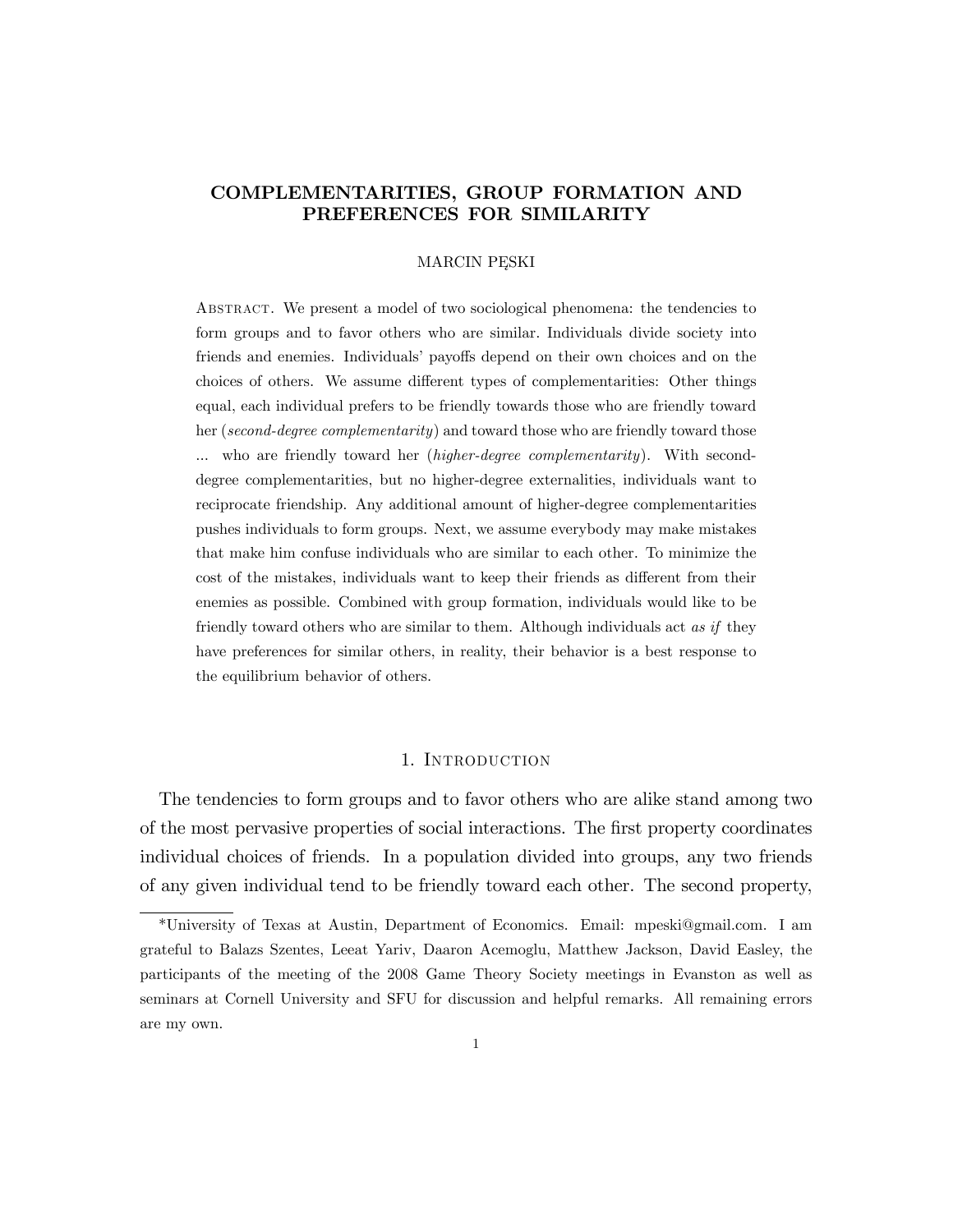#### $2 \,$  MARCIN PESKI

known also as homophily [\(McPherson, Smith-Lovin, and Cook](#page-24-0) [\(2001\)](#page-24-0)), correlates the choice of friends with their individual characteristics. The two properties can be observed in various social situations and with respect to a wide range of relationships, and typically, these properties are observed together. They have important consequences for various social and economic outcomes, such as racial discrimination [\(Becker](#page-23-0) [\(1971\)](#page-23-0), [Schelling](#page-24-1) [\(1971\)](#page-24-1)), social order and civil unrest [\(Horowitz](#page-24-2) [\(1985\)](#page-24-2)), collective decision making [\(Alesina and Ferrara](#page-22-0) [\(2005\)](#page-22-0)), information transmission (Jackson and Calvó-Armengol  $(2004)$ ), and many others.

This paper presents a framework to discuss the causes, mechanisms, and connections between the two phenomena. We show that payoff complementarities push members of society to form groups. Similarity coordinates the composition of the groups. In an equilibrium, individuals act as if they have preferences toward befriending similar others, whereas in fact, their behavior is a best response toward others' seemingly homophiliac behavior.

The first part of the paper builds a model of group formation. There is a population of exchangeable individuals. Each individual divides the population into friends and enemies. (In the paper, we allow for more nuanced attitudes ranging from 'close friends' to 'worst enemies'.) There are two important assumptions. First, we focus on situations in which one cannot be friendly or hostile toward everybody. We assume that the number of potential friends or enemies is Öxed, and the choice is about whom to be friendly to. Second, we assume that players' payoffs depend on the attitudes between them and other individuals and on the attitudes between other individuals. We discuss various types of complementarities between individuals' choices. Other things equal, a second degree complementarity makes an individual prefer being friendly toward individuals who are friendly toward her. Additionally, we assume third and higher degree complementarities: Each individual would like to be friendly toward individuals who are friendly toward individuals who ... who are friendly toward her. As a flipside, individuals would like to be hostile toward friends of their enemies and friendly toward enemies of their enemies. Although many social situations exhibit complementarities of second and higher degrees, to the best of our knowledge ours is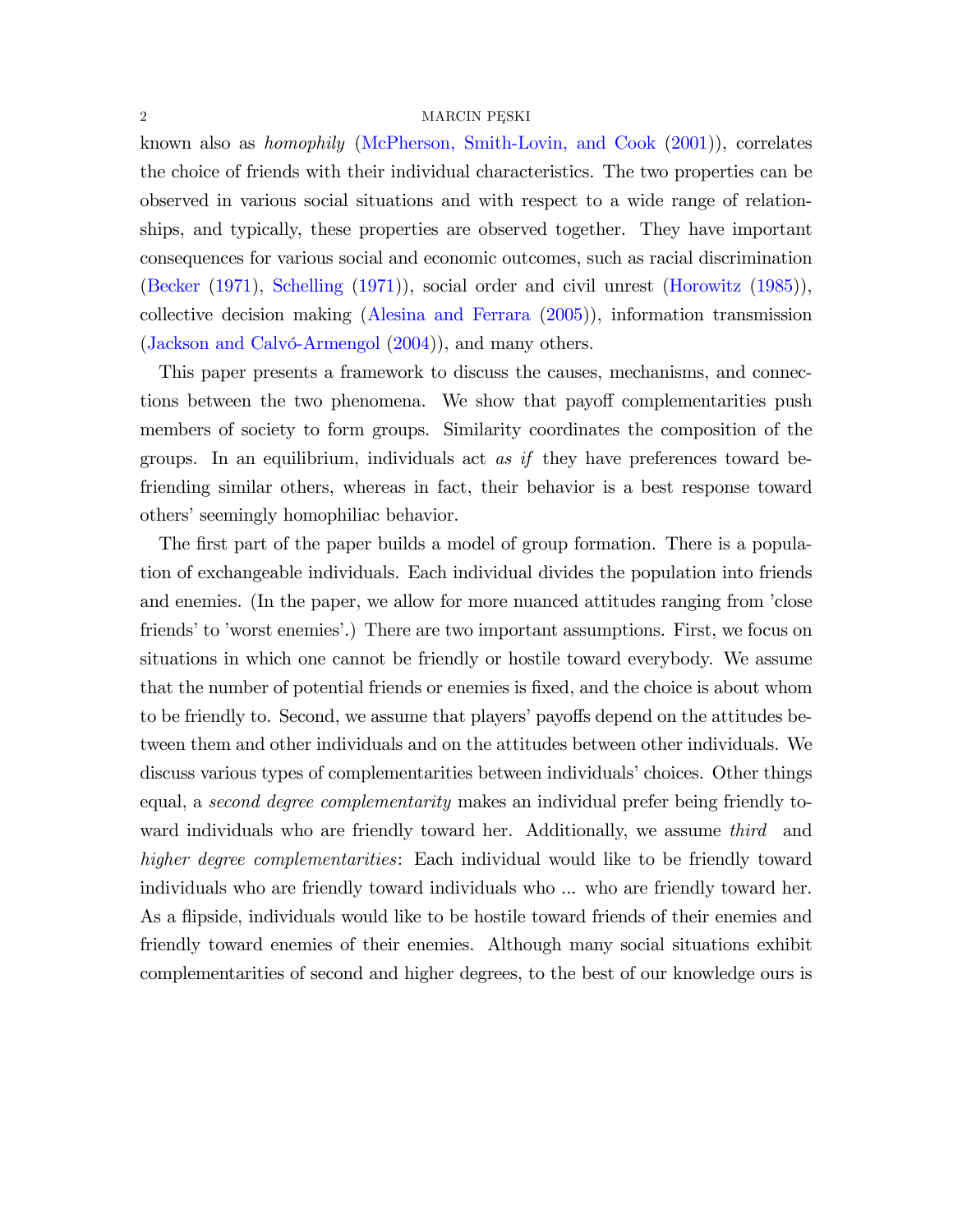the first paper that explicitly analyzes different types of complementarities. Consider the following examples:

- Promotion within an organization. Members of an organization (state bu-reaucracy, political party, army, firm) compete for promotion.<sup>[1](#page-2-0)</sup> The number of available promotions is Öxed. Each individual may support the advancement of other members, either by providing direct help or by blocking the advancement of a competitor. Because of the fixed number of promotions, a decision to support everybody is essentially equivalent to a decision to randomize the support. The strength of the support increases with the rank in the organization. This leads to complementarities. Because a promoted individual has a higher chance of helping others, i would rather support j if j will support  $i$  once promoted (second degree complementarity) or if  $j$  supports people who will support  $i$  (third degree complementarity). If the number of promotions available does not depend on the overall strength of the support, then the decision to support each individual is equivalent.<sup>[2](#page-2-1)</sup>
- *Job search on a network*. Consider a model of job search through friends [\(Gra](#page-23-1)[novetter](#page-23-1) [\(1973\)](#page-23-1), Jackson and Calvó-Armengol  $(2004)$ ) There is a population of workers. Each worker áuctuates in and out of employment. If employed, workers receive information about available job opportunities and pass this information to their unemployed friends. If worker  $i$  passes information to worker  $j$ , i increases the probability that j becomes employed. The friendship choices exhibit complementarities. Worker  $i$ 's payoff from passing information to individual j will increase if individual j is willing to pass information to i once i becomes unemployed, or j passes information to workers who are willing to pass information to i.
- Peer-reviewed journal. A peer-reviewed journal accepts an article if it is recommended by the referees. The weight of the refereeís opinion increases with

<span id="page-2-0"></span><sup>&</sup>lt;sup>1</sup>Competition for higher-level jobs in the colonial Ugandan Civil Service was one of the sources of the conflict between Africans and Indians that ended with the expulsion of the latter from Uganda by Idi Amin (see [Motani](#page-24-4) [\(1977\)](#page-24-4) and [Twaddle](#page-25-0) [\(1975\)](#page-25-0)).

<span id="page-2-1"></span><sup>&</sup>lt;sup>2</sup>A related model of voting for voters can be found in [Barbera, Maschler, and Shalev](#page-22-1) [\(2001\)](#page-22-1).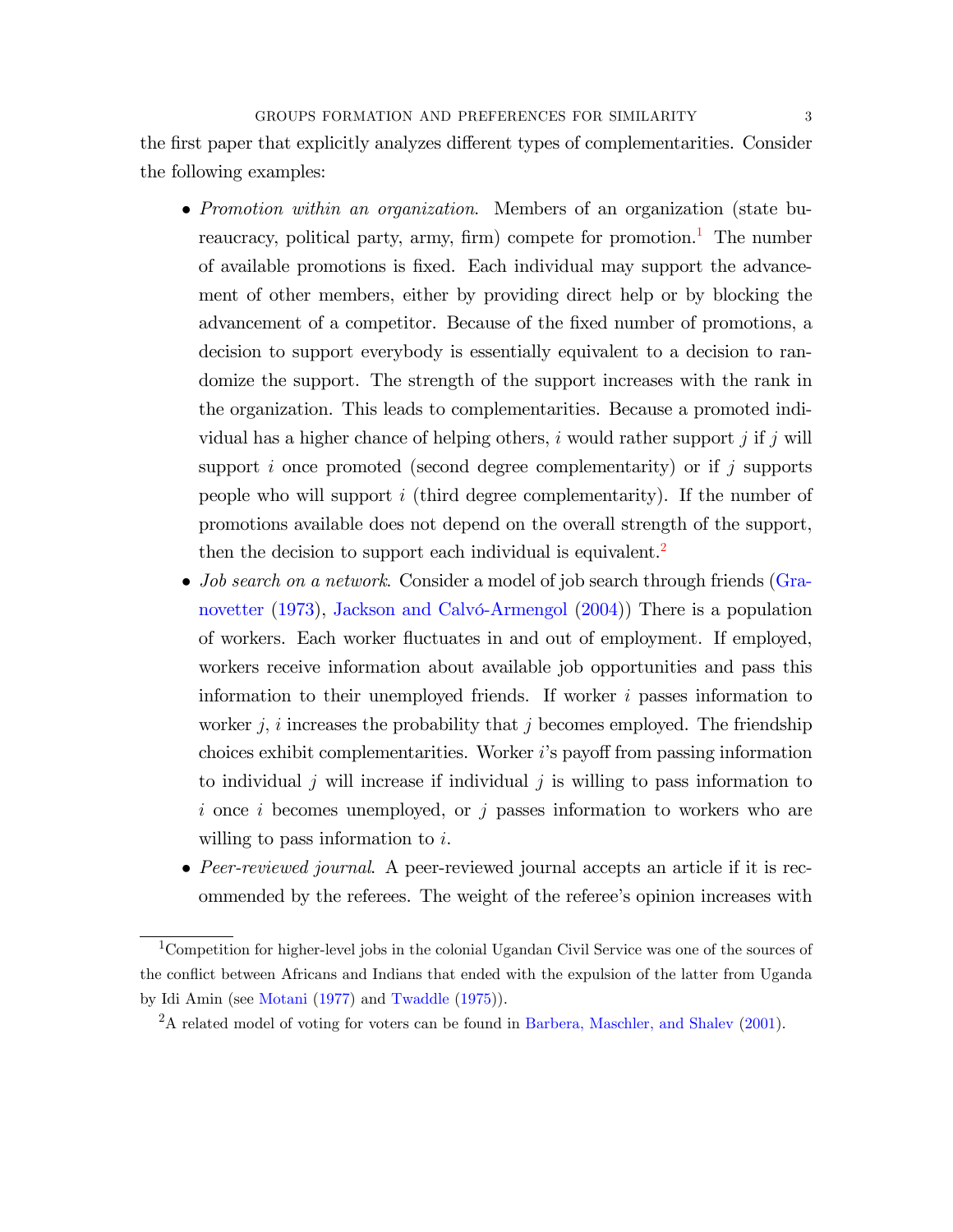the number of papers he publishes. The individuals care only for the number of their own publications (and not, for example, for the quality of published papers). Because favorable reports lead to more publications and a higher reputation of referee j, the payoff of individual i from favorable reports on j's submissions increases if individual  $j$  tends to accept  $i$ 's submissions (second degree complementarity) or if j accepts submissions of referees who  $\dots$  who tend to accept i's submissions (higher degrees complementarity).

The friendship model is a large coordination game with a potential function (see [Monderer and Shapley](#page-24-5) [\(1996\)](#page-24-5)). We focus on equilibria that maximize the potential. These equilibria are known to have good equilibrium selection properties: they are robust to incomplete information [Ui](#page-25-1) [\(2001\)](#page-25-1), and they are uniquely stochastically stable under logit dynamics [\(Blume](#page-23-2) [\(1993\)](#page-23-2), [Young](#page-25-2) [\(1998\)](#page-25-2), and [Hofbauer and Sandholm](#page-23-3)  $(2002)$ ).

We illustrate the results of the paper with an example of two profiles of friendship choices. In each of the two profiles, society is divided into two arbitrarily chosen, equal, and disjoint sets,  $A$  and  $B$ . In the first, the group formation profile, each individual is friendly toward the members of her own set and hostile toward the members of the opposite group. We say that  $A$  and  $B$  are groups of friends. In the second, the contrarian profile, individuals in set  $A$  are friendly toward members of set B, while hostile toward members of their own set. Similarly, members of set  $B$  are friendly toward As and hostile toward Bs.

In each of the two profiles, friendships are *reciprocated*, i.e., individuals are friendly toward those who are friendly toward them. In the first profile, any two friends of each player are also friends of each other; in the second profile, any two friends of each player are each other's enemies. We show that if there are only second degree complementarities, but no higher degree externalities, the two profiles lead to the same payoffs, and each maximizes potential.

With third or higher degree complementarities, only the group formation profile maximizes potential. This illustrates a sharp difference between second and higher degree complementarities for social behavior.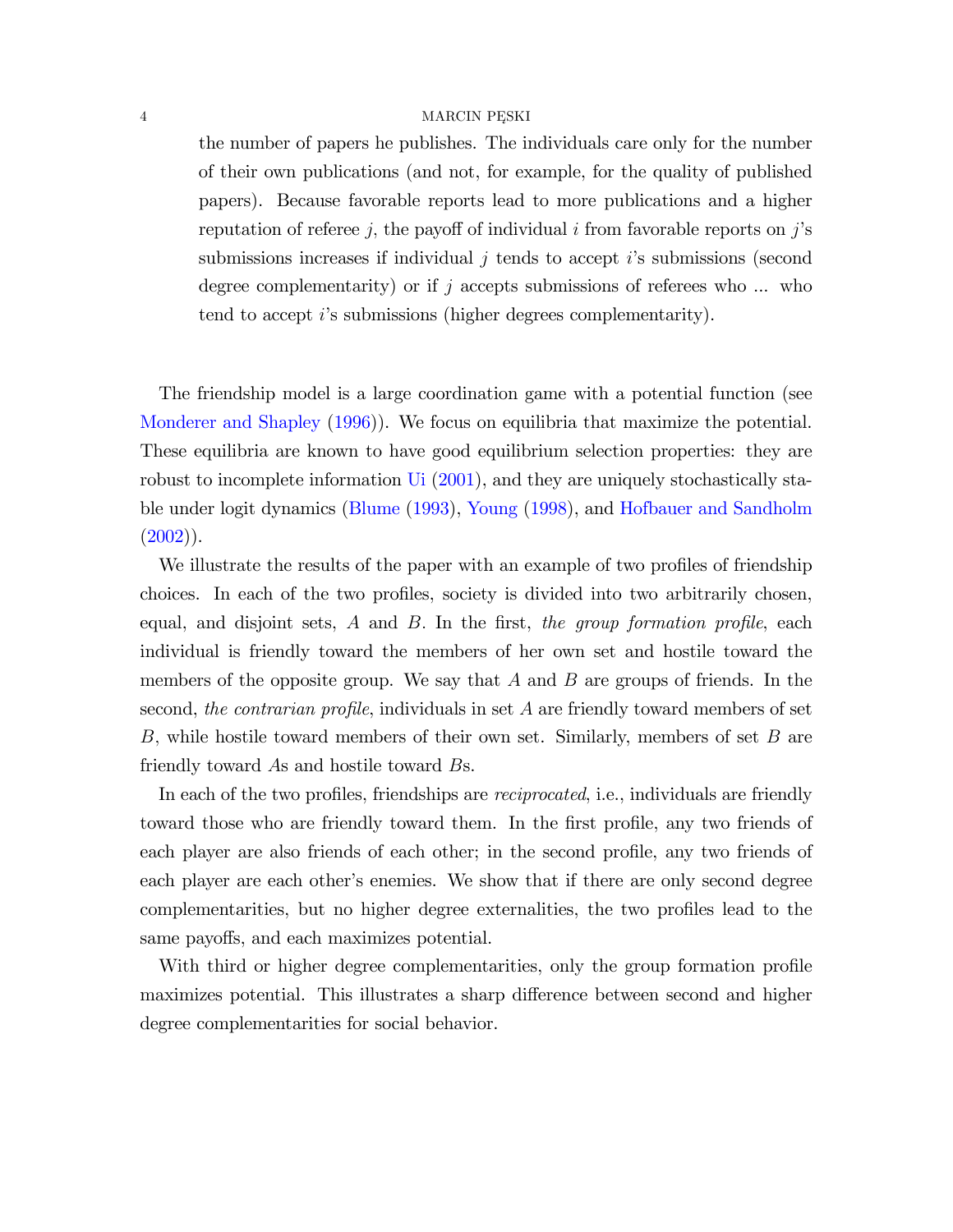With more nuanced attitudes of friendship, we show that, given sufficient complementarities, the only profiles that maximize potential form a hierarchy of nested groups: Each player belongs to a small group of very close friends, which is contained in a larger group of slightly worse friends, which is contained in ...., and so on.

The second part of the paper modifies the original game by introducing a possibility of mistakes. Individuals may make mistakes and confuse other individuals. If individual i confuses individuals j and  $k$ , then i treats j with an attitude prescribed for k, and she treats k with an attitude appropriate for j. Second, we introduce heterogeneity into the population. Some individuals are more similar to each other than to others. The probability of a mistake increases with the similarity of two confused individuals.

Given second and higher degree complementarities, we show that, in each profile that maximizes potential in a game with mistakes, individuals are friendly toward those who are similar to them and hostile toward those individuals who are different. There is a simple intuition behind this result. Although confusing two friends or two enemies does not change anything, it is costly to confuse a friend with an enemy. To minimize this cost, individuals would like to keep their friends different from their enemies and similar to each other. If the population is divided into groups, then individual  $i$ 's friends are also friends with each other. Hence, if  $i$ 's friends are similar to each other, and their friends are similar to each other, than  $i$  must be also similar to her friends.

To see it in an example, suppose that each individual has one of two colors, Blue or Green. Mistakes are possible: two Blue individuals or two Green individuals can be confused, but nobody ever confuses a Blue individual with a Green one. Consider specific examples of the above profiles, in which groups  $A$  and  $B$  consist of, respectively, Blue and Green individuals. Each of the two profiles minimizes the costs of mistakes: Friends of any individual are similar to each other and different from her enemies. In the contrarian profile, individuals are friendly toward individuals who are different from them. On the other hand, the behavior in the group formation profile looks as if individuals prefer to interact only with similar others. With sufficient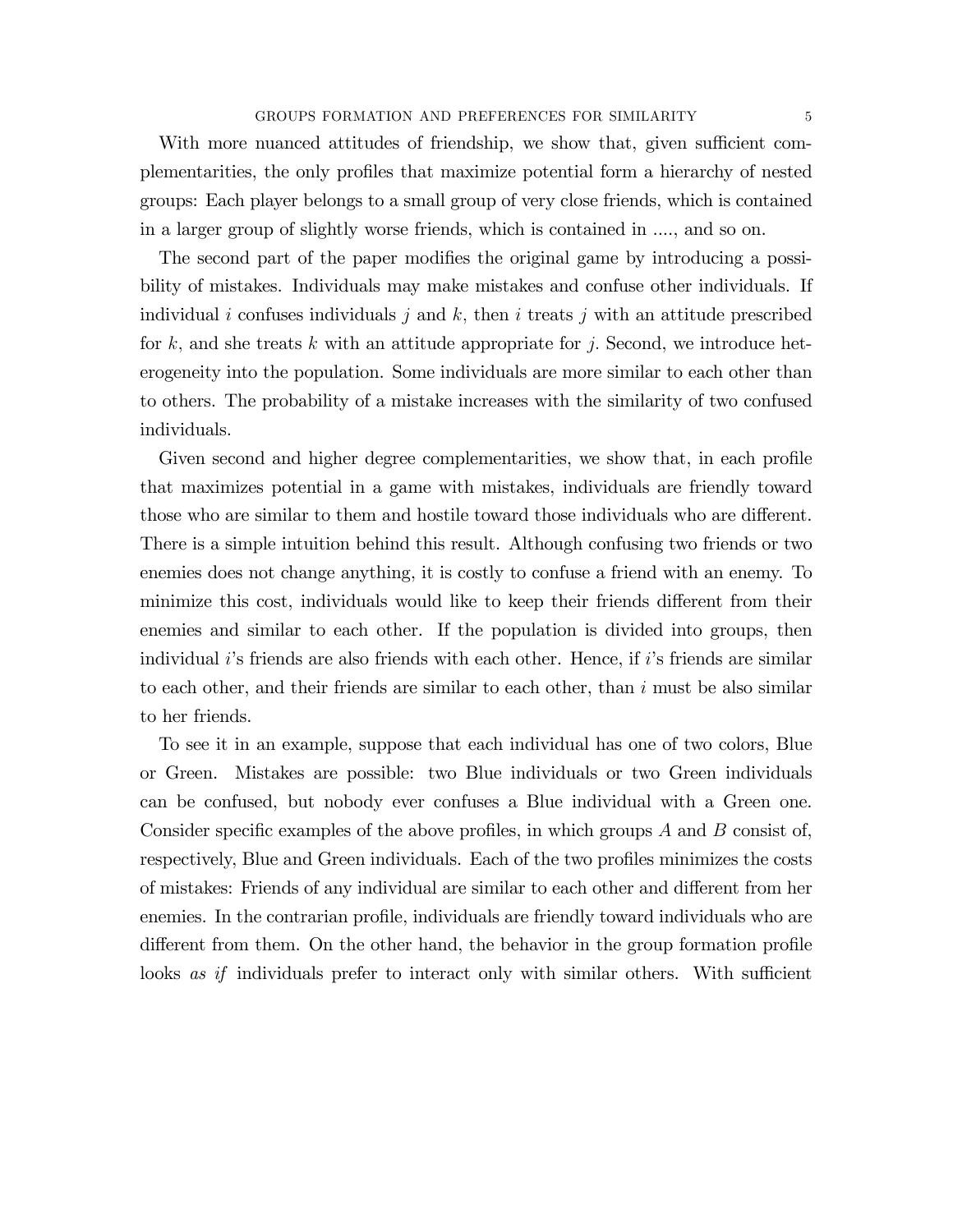### $6 \longrightarrow$  MARCIN PESKI

complementarities, only the latter profile maximizes the potential of the modified game.

The model of group formation contributes to a few strands of sociological literature. Social network theory distinguishes two types of interpersonal ties. The strong ties exhibit transitivity: if there are ties between individuals i and j and between i and k; then there is a tie between individuals j and k. A large amount of empirical literature document the fact that people choose friends of friends as their own friends more often than would happen if the friendships were chosen at random.<sup>[3](#page-5-0)</sup> It is widely understood that strong ties enhance the existence of social norms.<sup>[4](#page-5-1)</sup> The simplest argument attributes this to payoff complementarities: the emergence of social norms requires coordination, and its enforcement requires collective punishments which are possible only on dense networks. This paper shows that the payoff complementarities lead to the formation of friendship ties while abstracting from the exact source of complementarities. (On the other hand, weak ties seem to appear in the presence of payoff substitutes. In the job search example of [Granovetter](#page-23-1)  $(1973)$ , individual j can learn about information of individual  $k$  indirectly through contacts with  $i$ . This reduces j's utility of forming a direct tie with  $k$ .)

Structural balance theory discusses the connection between the transitivity of strong ties and group formation (see [Wasserman and Faust](#page-25-3)  $(1994)$  for a review)<sup>[5](#page-5-2)</sup>. Suppose that for all triples of individuals i, j, and k such that there are ties between pairs i and j as well as i and k, it must be that j and k are connected. Then, the set of individuals can be divided into disjoint sets, such that each individual is connected to all members of her own set, but there are no ties between sets. In this paper, we

<span id="page-5-0"></span> ${}^{3}$ For early work on this topic, see [Holland and Leinhardt](#page-23-5) [\(1970\)](#page-23-4), Holland and Leinhardt [\(1976\)](#page-23-5), [Feld and Elmore](#page-23-6) [\(1982\)](#page-23-6); [Wasserman and Faust](#page-25-3) [\(1994\)](#page-25-3) present an overview of the statistical methods involved in analyzing social networks. [Backstrom, Huttenlocher, Kleinberg, and Lan](#page-22-2) [\(2006\)](#page-22-2) find that the propensity of individuals to join online communities depends positively on the number of friends he or she has within the community and on whether these friends are mutual friends.

<span id="page-5-1"></span><sup>&</sup>lt;sup>4</sup>For example, [Granovetter](#page-23-7) [\(2004\)](#page-23-7), [Glaeser, Laibson, Scheinkman, and Soutter](#page-23-8) [\(2000\)](#page-23-8), and [Mobius](#page-24-6) [and Szeidl](#page-24-6) [\(2007\)](#page-24-6).

<span id="page-5-2"></span><sup>5</sup> I am grateful to David Easley for suggesting this connection.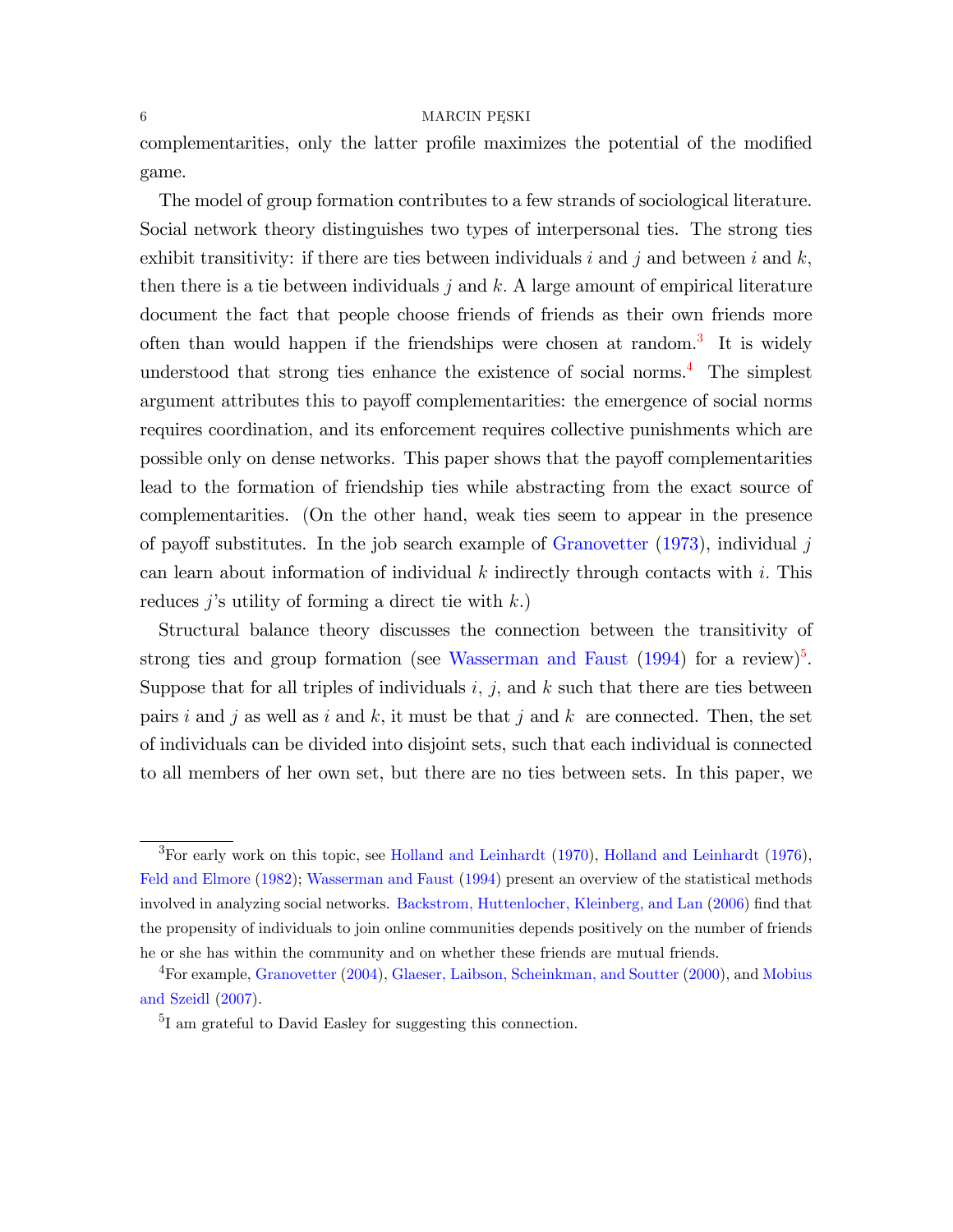allow for more nuanced differences in friendship attitudes, and extend the basic result to hierarchies of nested groups.

The literature has two approaches to homophily. In many situations (for example, in marriage), people have exogenous preferences for interacting with similar individuals [\(McPherson, Smith-Lovin, and Cook](#page-24-0) [\(2001\)](#page-24-0)). Homophily can be a result of group selection: social groups that didnít develop preferences for in-group relationships simply dissolved and disappeared from society; it might be an outcome of transference of concepts and attitudes one cherishes toward one's kins to a wider social group [\(Horowitz](#page-24-2) [\(1985\)](#page-24-2)); similar individuals tend to share similar backgrounds, which equips them with the same tastes, values, and attitudes, and which facilitates communication between them [\(Baccara and Yariv](#page-22-3) [\(2008\)](#page-22-3)).

On the other hand, homophily becomes especially striking when there is no apparent connection between similarity and payoffs. A series of papers argue that ethnic groups extend the threat of punishments from unilateral to punishments by the entire group, which enhances cooperation in long-term interactions [\(Greif](#page-23-9) [\(1993\)](#page-23-9), [Freitas](#page-23-10) [\(2007\)](#page-23-10), [Eeckhout](#page-23-11) [\(2006\)](#page-23-11), see also [Alesina and Ferrara](#page-22-0) [\(2005\)](#page-22-0) for a review.) In the language of this paper, the group punishment can be attributed to higher degree complementarities in the punishment strategies: if player i trades with j and  $k$ , then i gains from j and k trading together, because such trade makes j fear punishment by  $k$  if j cheats on i.

<span id="page-6-0"></span> ${}^{6}$ For example, sport fan riots in Byzantinian cities in the fifth and sixth century [\(Procopius](#page-24-7) [\(2007\)](#page-24-7)), or genocide in Rwanda [\(Mamdani](#page-24-8) [\(2002\)](#page-24-8)). In a series of classic experiments by Henri Tajfel, people acted as if they had preferences over a very arbitrary definition of similarity. Teenage boys from the same school and similar backgrounds were asked to estimate the number of dots flashed on the screen. Following their answers, the subjects were assigned one of two labels, "underestimators" and "overestimators." Next, the subjects were told to allocate small amounts of money between other individuals. To the surprise of the researchers, most of the subjects showed very strong bias toward individuals with the same label. The subjects either maximized the amount of money allocated to individuals with the same label (with a potential loss to the sum of payoffs in the whole population), or, in some cases, they maximized the total difference between the payoffs to both labels (with a potential loss to the sum of payoffs to their own label). See [Tajfel](#page-24-9) [\(1970\)](#page-24-9), [Tajfel and Turner](#page-24-10) [\(1979\)](#page-24-10), [Tajfel, Billig, Bundy, and Flament](#page-24-11) [\(1971\)](#page-24-11), and [Haslam](#page-23-12) [\(2004\)](#page-23-12).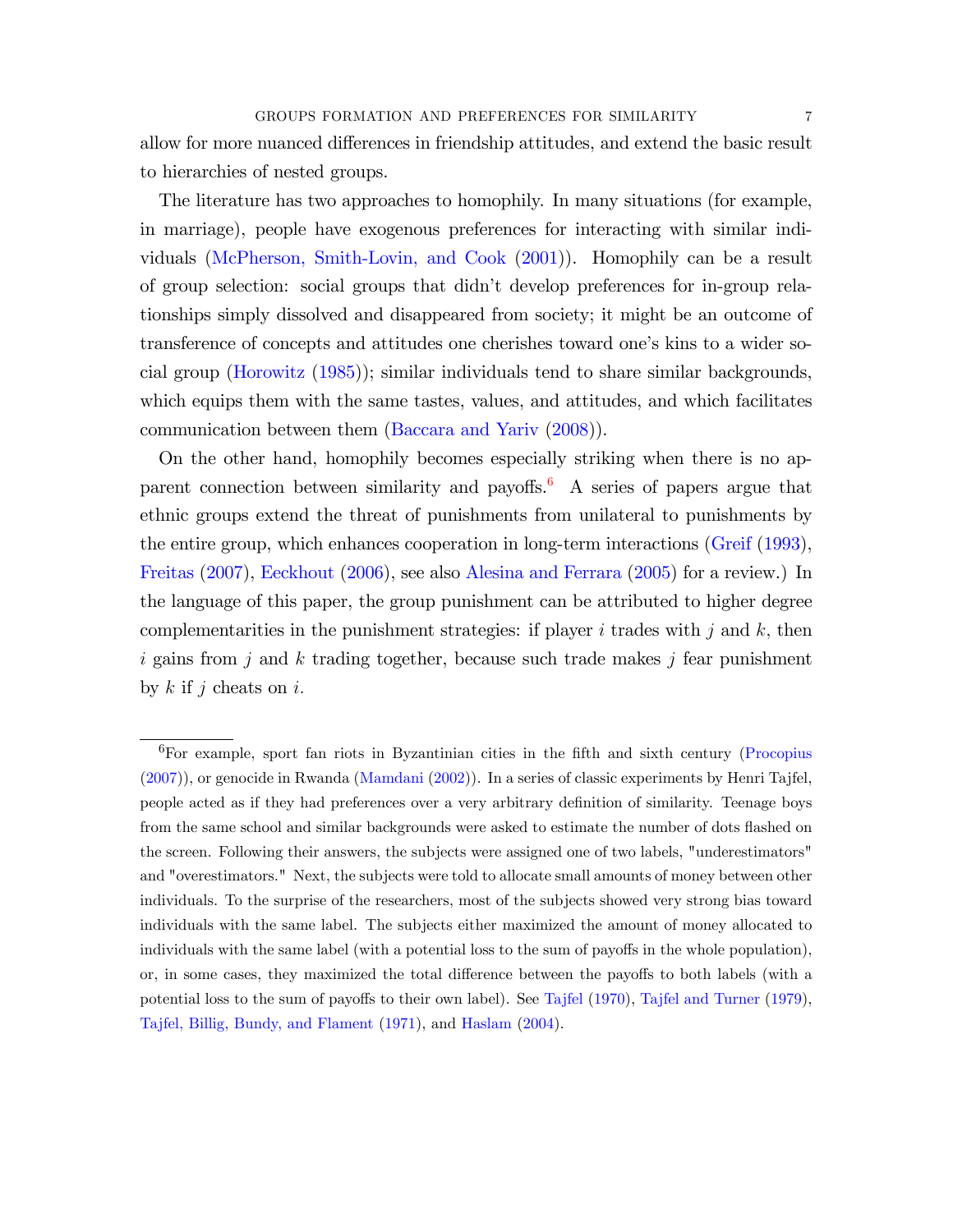The model of friendship choice is related to the network formation literature (for example, [Jackson and Wolinsky](#page-24-12) [\(1996\)](#page-24-12), [Bala and Goyal](#page-22-4) [\(2000\)](#page-22-4), [Jackson and Watts](#page-24-13) [\(2002\)](#page-24-13)). A choice of a friend corresponds to a unilateral formation of a directed link. As a contribution to this literature, this paper finds simple and natural conditions on payo§s that lead to the formation of novel network structures as hierarchies of groups or hierarchies of friends. Also, the paper is related to the matching literature. With no second degree complementarities, but no higher degree externalities, players' payoffs are independent of friendships (or lack of those) between other players. Typically, the matching literature focuses only on this case (many-to-many matching theory of [Echenique and Oviedo](#page-23-13) [\(2006\)](#page-23-13) seems to be the closest to our model).<sup>[7](#page-7-0)</sup> Not surprisingly, our result about reciprocity in friendship is closely related to assortative matching in that literature.

Section [2](#page-7-1) presents the model and the solution concept. Section [3](#page-10-0) illustrates the role that different types of complementarities play in the group formation phenomenon. Section  $4$  analyzes the modified game, in which mistakes result from confusing the behavior toward similar individuals. The proofs can be found in the Appendix.

### 2. MODEL

<span id="page-7-1"></span>There are N individuals with a typical individual denoted  $i, j$ . Each individual i chooses attitude  $\lambda_{ij} \in \{1, ..., A\}$  that he feels toward any individual j, where A is a natural number. We interpret  $\lambda_{ij}$  as a measure of the strength of friendship with A being "the closest friendship" and 1 "the worst enmity." We say that individuals  $i$ and j are *a-friends* if  $\lambda_{ij}, \lambda_{ji} \ge a$  for any  $a \le A$ .

We fix natural numbers  $n_a$  such that  $\sum$  $a \leq A$  $n_a = N$ , and we assume that for any individual i, there are exactly  $n_a$  individuals j such that  $\lambda_{ij} = a$ . Hence, each individual has at most  $N_a = \sum$  $a \leq a' \leq A$  $n_{a'}$  a-friends, and no individual can be friendly or hostile toward the entire population. . The assumption is natural in some situations. Consider the example of job search from the introduction. There, each individual chooses whom to inform about the employment opportunity first. Because there is exactly

<span id="page-7-0"></span><sup>7</sup>Exceptions are [Sasaki and Toda](#page-24-14) [\(1996\)](#page-24-14) and [Hafalir](#page-23-14) [\(2008\)](#page-23-14).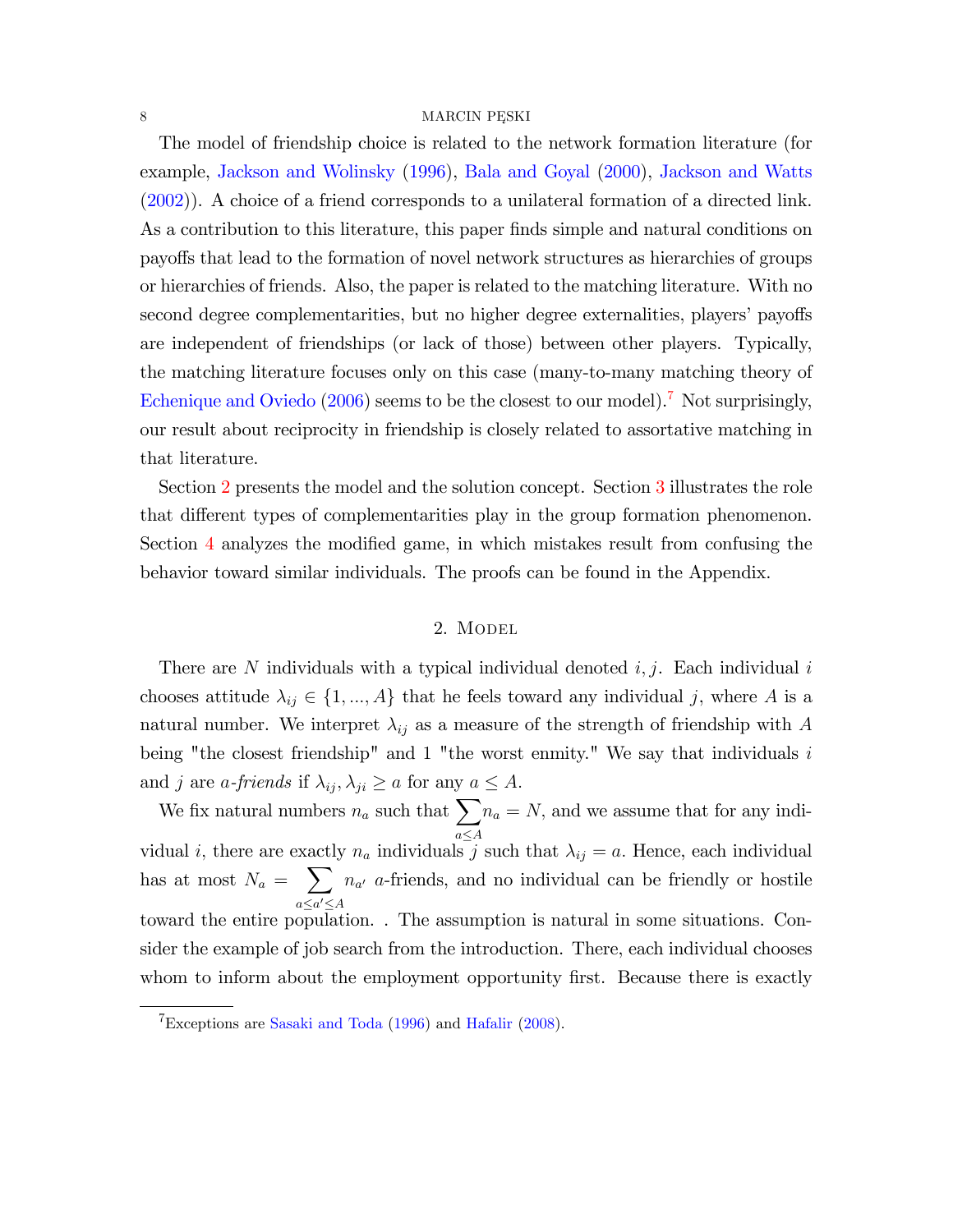one person that will be informed first, there can be only one best friend. Similarly, because there is exactly one person to inform last, there is only one "worst enemy."

We assume that each individual *i* chooses attitude  $\lambda_{ii}$  toward himself. It is possible that player *i* chooses to be his own enemy,  $\lambda_{ii} = 1$ . Despite the inconvenient interpretation, we find that such an assumption simplifies the subsequent presentation. An alternative model in which players do not choose the attitude toward themselves becomes asymptotically equivalent to the current model when the size of the population becomes large,  $N \to \infty$ .

Let  $\lambda_i = (\lambda_{ij})_j$  denote the strategy of player *i*. Let  $\lambda = (\lambda_i)_{i \in N}$  denote the strategy profile, and let  $\Lambda$  be the set of all strategy profiles.

For any  $k \geq 2$ , a k-interaction is any sequence of k individuals  $i_1, ..., i_k$ . The individuals receive payoffs in interactions with other individuals. The payoff depends on the attitudes of the individuals in the interaction. Let  $u^k: R^k \to R$  be a k times differentiable function. Player  $i_1$ -s payoff from k-interaction  $i_1, ..., i_k$  in profile  $\lambda$  is equal to  $u^k(\lambda_{i_1i_2}, ..., \lambda_{i_ki_1})$ .

For each  $k \geq 2$ , define the scaled sum of the payoffs of individual i in all kinteractions in which individual *i* participates:

$$
U_i^k(\lambda) = \frac{1}{N^{k-1}} \sum_{i_1, \dots, i_k : i \in \{i_1, \dots, i_k\}} u^k(\lambda_{i_1 i_2}, \dots, \lambda_{i_k i_1})
$$
(2.1)

Fix  $K \geq 2$ . Player i's payoff is defined as the sum of payoffs in all k-interactions for  $k \leq K$ :

$$
U_i(\lambda) = \sum_{2 \leq k \leq K} U_i^k(\lambda).
$$

For each  $k \leq K$ , define a discrete version of the partial derivative of function  $u^k$ with respect to all arguments<sup>8</sup>:

$$
\Delta_{a_1...a_k}^k := \sum_{\delta_1=0,1} \dots \sum_{\delta_k=0,1} (-1)^{\delta_1+\dots+\delta_k} u^k (a_1 - \delta_1, ..., a_k - \delta_k).
$$
 (2.2)

<span id="page-8-0"></span> $8$ Notice that

$$
\Delta_{a_{1}^{*}...a_{k}^{*}}^{k} = \int_{a_{1}^{*}-1}^{a_{1}^{*}}...\int_{a_{k}^{*}-1}^{a_{k}^{*}} \frac{\partial^{k} u^{k}}{\partial a_{1}... \partial a_{k}} (a_{1}',...,a_{k}') d a_{1}'...d a_{k}'
$$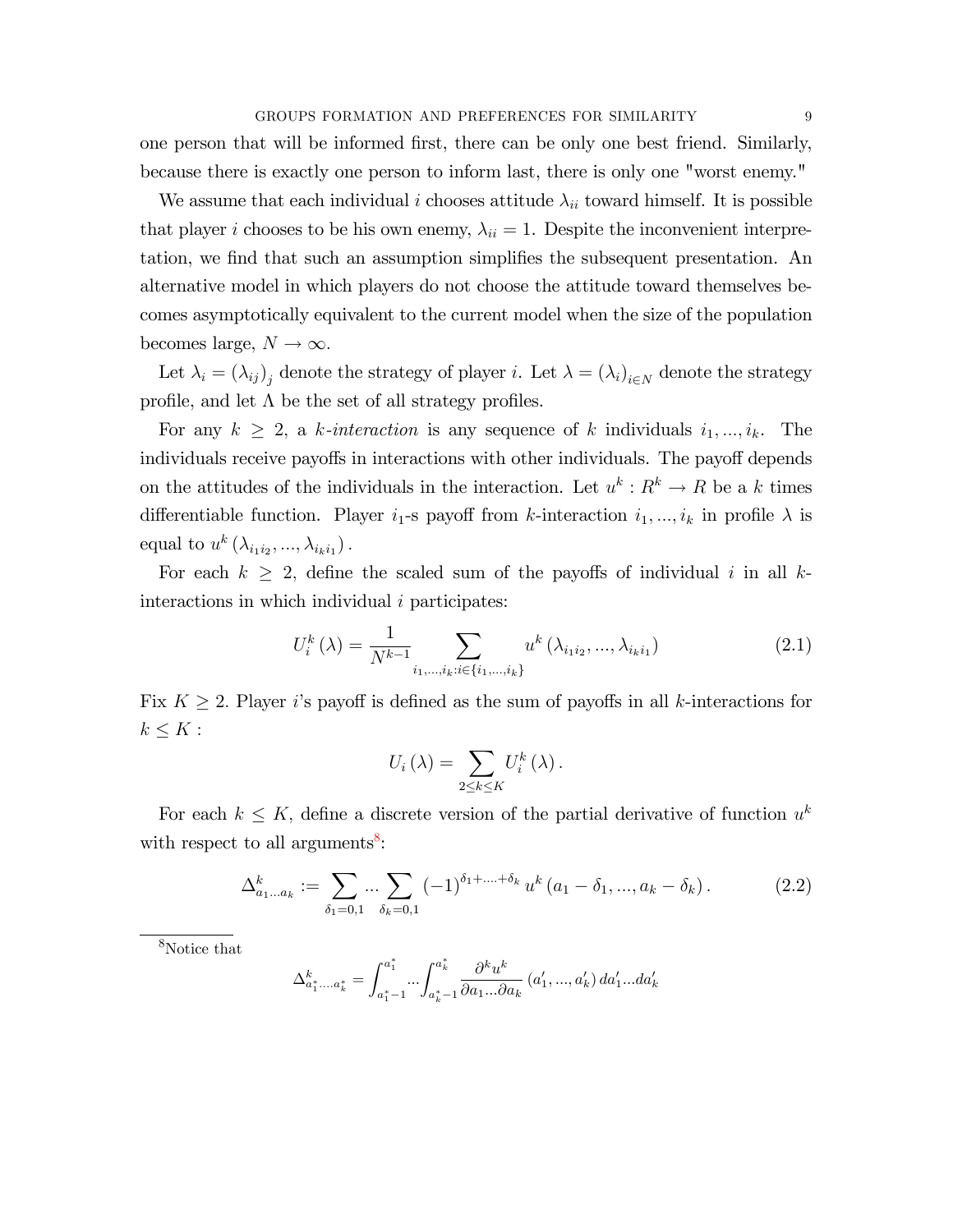We say that payoffs are *(strictly)* kth-degree complementary, if  $k \leq K$  and  $\Delta_{a_1...a_k}^k \geq$ (>) 0 for all  $a_1, ..., a_k$ . This is a standard definition (see Monderer and Shapley (1996)). For example, the second degree complementarity implies that in any interaction between players  $i$  and  $j$ , the payoff from  $i$  being friendly toward increases with the attitude of j toward i. The third degree complementarity implies that in any interaction between players  $i, j$ , and k, the difference between the benefit of i from being more friendly toward j if j is more friendly toward  $k$  and if j is less friendly toward k increases if k is more friendly toward i. Also, we say that payoffs do not exhibit *kth-degree externalities* if  $\Delta_{a_1...a_k}^k = 0$  for all  $a_1, ..., a_k$ .

Typically, the above game has multiple equilibria. We focus on a subclass of equilibria with attractive equilibrium selection properties. For each strategy profile  $\lambda$ , define

$$
V^{k}\left(\lambda\right) = \frac{1}{N^{k-1}} \sum_{i_{1},\dots,i_{k}} u^{k}\left(\lambda_{i_{1}i_{2}},...,\lambda_{i_{k}i}\right),\tag{2.3}
$$

<span id="page-9-0"></span>
$$
V(\lambda) := \sum_{2 \le k \le K} V^k(\lambda), \qquad (2.4)
$$

Here,  $V^k(\lambda)$  is the sum of payoffs in all k-interactions, and V is the sum of payoffs in k-interactions for all  $2 \leq k \leq K$ . One checks that V is a potential function of Monderer and Shapley (1996): For each individual i, any profile  $\lambda$ , any two individual *i*'s strategies  $\lambda_i, \lambda'_i,$ 

$$
u_i(\lambda_i, \lambda_{-i}) - u_i(\lambda'_i, \lambda_{-i}) = V(\lambda_i, \lambda_{-i}) - V(\lambda'_i, \lambda_{-i}).
$$

Let  $\Lambda_{\text{max}}$  be the set of profiles that maximize the potential function. By Monderer and Shapley (1996), if  $\lambda \in \Lambda_{\max}$ , then  $\lambda$  is an equilibrium. Such equilibria are robust to incomplete information  $\overline{U}$  (2001). Also, they have an evolutionary motivation: Blume (1993) shows that the potential maximizing equilibria are the only stochastically stable outcomes under payoff-dependent dynamics (see also Young (1998) and Hofbauer and Sandholm (2002)).

The potential maximization is closely related to the maximization of average payoffs. Fix  $k \leq K$ . Then, the average sum of payoffs in all k-interactions is proportional to the average k-interaction payoffs across all players plus a term that disappears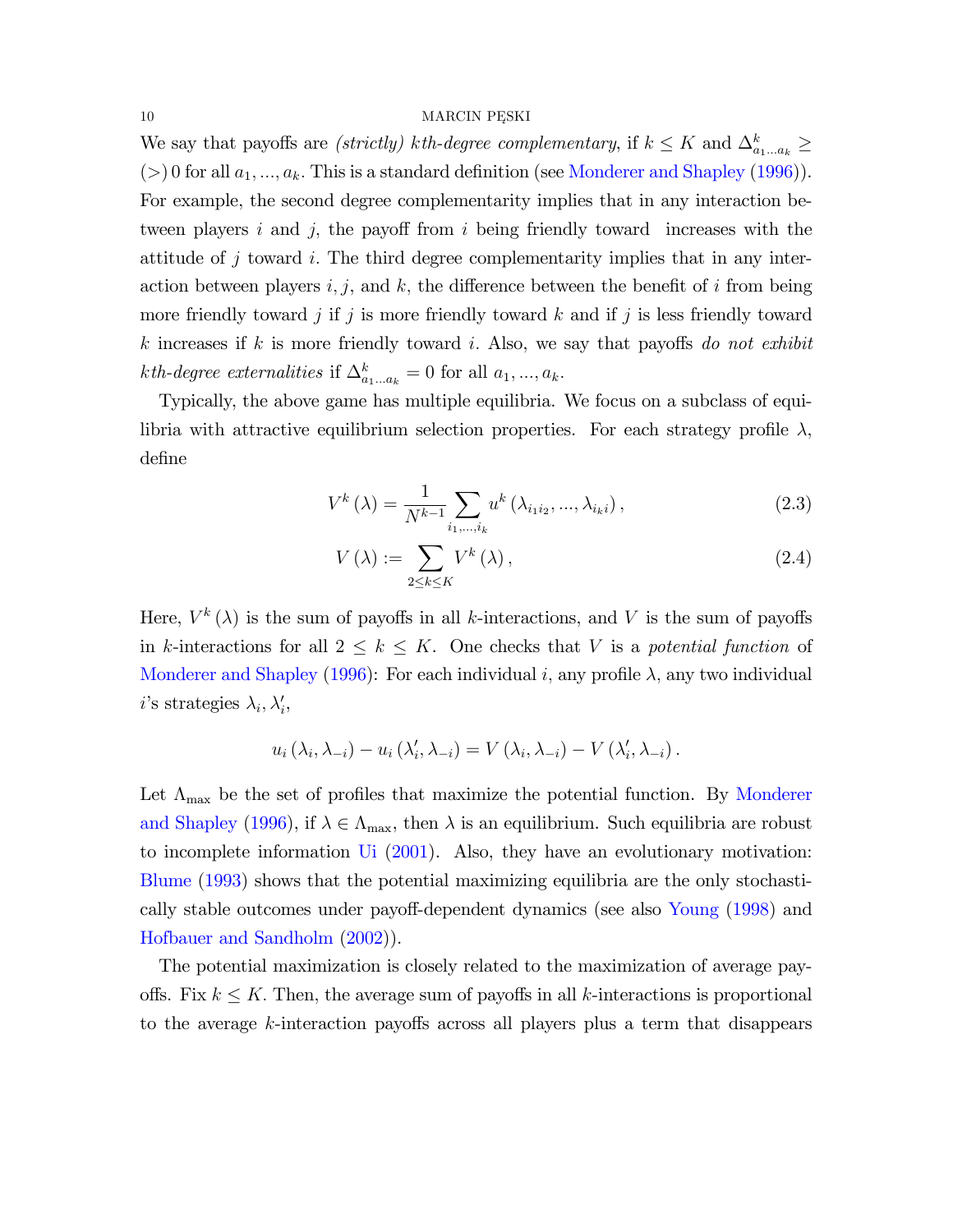<span id="page-10-1"></span>
$$
\frac{1}{N}V^{k}\left(\lambda\right) = \frac{1}{k}\frac{1}{N}\sum_{i}U_{i}^{k}\left(\lambda\right) + O\left(\frac{k}{N}\right). \tag{2.5}
$$

This is because the payoffs in most k interactions  $i_1, ..., i_k$  affect each player  $i_1, ..., i_k$ equally. The last term on the right-hand side appears because some  $k$ -interactions include fewer than  $k$  different players and the total number of all such interactions is of order  $kN^{k-2}$ . It turns out that all results below that maximize potential  $V(\lambda)$ , uniformly maximize each of the terms  $V^k(\lambda)$ . Together with equation [\(2.5\)](#page-10-1), this implies that each profile that maximizes potential maximizes the average payoffs up to term  $O\left(\frac{k}{N}\right)$  $\frac{k}{N}$ ).

### 3. Complementarities and group formation

<span id="page-10-0"></span>A set of individuals  $I \subseteq N$  is a group of a-friends in profile  $\lambda$ , if for all individuals players  $i, j \in I$  and  $k \notin I$ ,  $\lambda_{ij} \ge a$  and  $\lambda_{ik} < a$ . In a group of friends, individual choices are perfectly correlated: All members of a group of friends are a-friends of all other members. Also, if i is a member of a group, and if she has attitude at least a toward j, then j belongs to the same group. Hence, each group of friends consists of exactly  $N_a$ individuals. In this section, we analyze the relationship between complementarities and the emergence of groups of friends.

3.1. Correlation in players' choices. The following numerical characteristic of profile  $\lambda$  is useful. For every k, every  $a_1, ..., a_k$ , define the number of k-tuples of individuals connected with attitudes, respectively, at least  $a_1, \ldots$ , and  $a_k$ :

$$
S_{a_1...a_k}^k(\lambda) = |\{(i_1,...,i_k): \lambda_{i_1 i_2} \ge a_1,..., \lambda_{i_k i_1} \ge a_k\}|.
$$

We argue that  $S_{a_1...a_k}^k(\lambda)$  is a measure of the correlation between the individual choices. To see it, consider Örst the extreme case of the complete lack of correlation. Assume that each individual i chooses her strategy independently from the uniform distribution  $\mu$  on the set of all strategies. The probability that the attitude of player i toward player j is not smaller than a is equal to  $\frac{N_a}{N}$ . The expected value of the number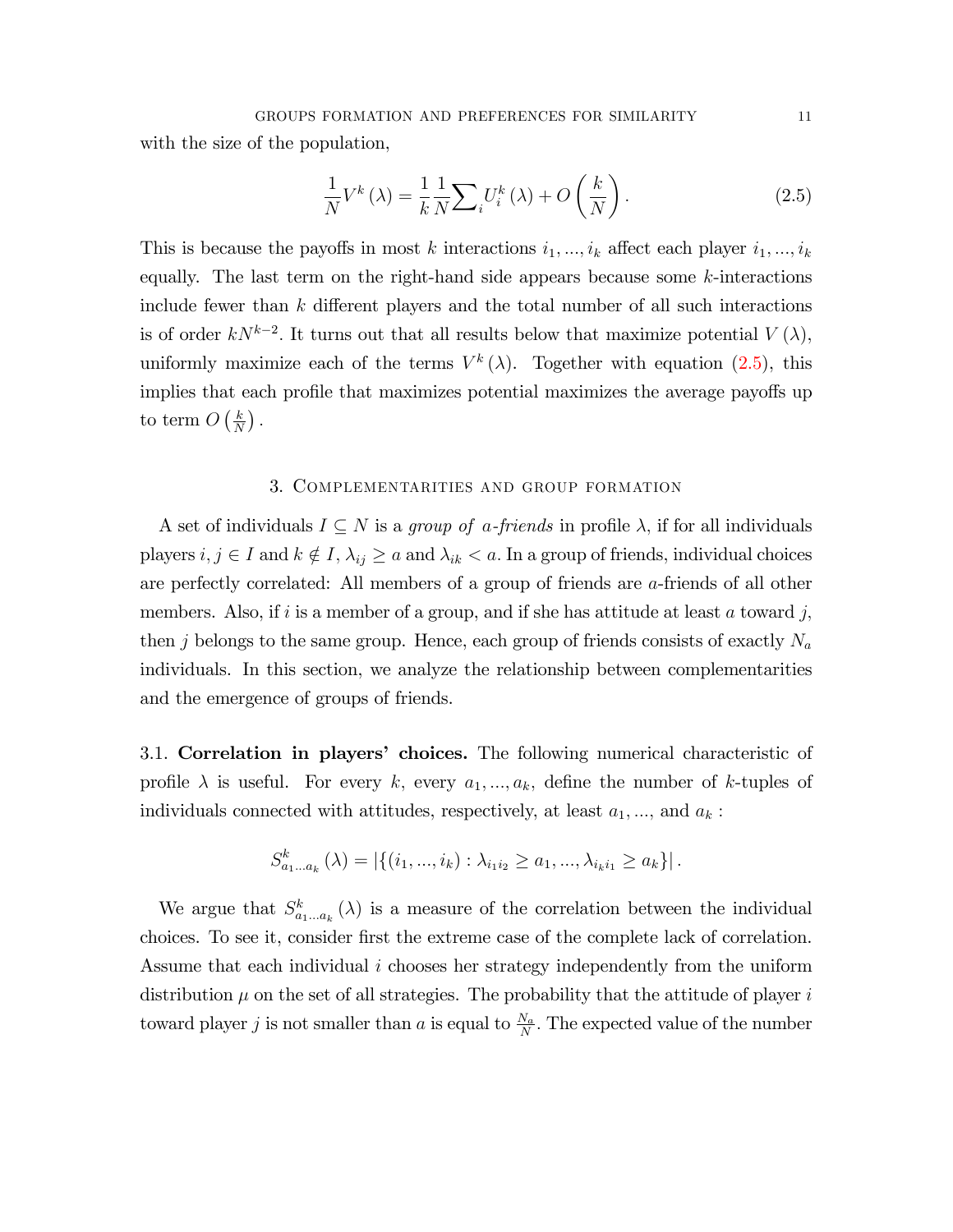of k-tuples with each pair connected with attitude not smaller than  $a$  is equal to

$$
E_{\mu} S_{a...a}^{k} (\lambda) = N^{k} \left(\frac{N_{a}}{N}\right)^{k} = N_{a}^{k},
$$

where the expectation is taken over the uniform distribution  $\mu \in \Delta \Lambda$ .

On the other extreme, suppose that there exists a profile  $\lambda_a$  such that each player belongs to a group of  $\alpha$ -friends. (Later, we discuss the existence of such profiles.) Thus, players' choices are completely correlated, and only  $k$ -tuples of individuals in the same group are connected with attitudes at least  $a$ . It is easy to see that

$$
S_{a...a}^{k} (\lambda_a) = N (N_a)^{k-1} = \frac{N}{N_a} N_a^{k} > E_{\mu} S_{a...a}^{k} (\lambda).
$$

Compute an upper bound on  $S_{a_1...a_k}(\lambda)$ . Suppose that  $a_k = \min(a_1,...,a_k)$ . There are at most N ways of choosing individual  $i_1$ ; because individual  $i_1$  has at most  $N_{a_1}$  $a_1$ -friends, there are at most  $N_{a_1}$  ways of choosing individual  $i_2$ ; ... ; because individual  $i_{k-1}$  has at most  $N_{a_{k-1}}$   $a_{k-1}$ -friends, there are at most  $N_{a_{k-1}}$  ways of choosing individual  $i_k$ . Therefore,  $S_{a_1...a_k}^k(\lambda) \leq NN_{a_1}...N_{a_{k-1}}$ . More generally, for all  $a_1, ..., a_k$ ,

<span id="page-11-0"></span>
$$
S_{a_1...a_k}^k(\lambda) \le N \frac{N_{a_1}...N_{a_k}}{N_{\min(a_1,...,a_k)}}.
$$
\n(3.1)

Simple algebra leads to the following result. Suppose that payoffs are strictly  $k$ thdegree complementary for all  $k$ . Then, the potential of a profile increases if the players' choices become more correlated.

<span id="page-11-1"></span>**Lemma 1.** For any  $k \geq 2$ , any profile  $\lambda$ ,

$$
V^{k}(\lambda) = \text{const} + \sum_{a_1, ..., a_k \ge 2} \Delta^{k}_{a_1...a_k} S^{k}_{a_1...a_k}(\lambda), \qquad (3.2)
$$

where const does not depend on profile  $\lambda$ .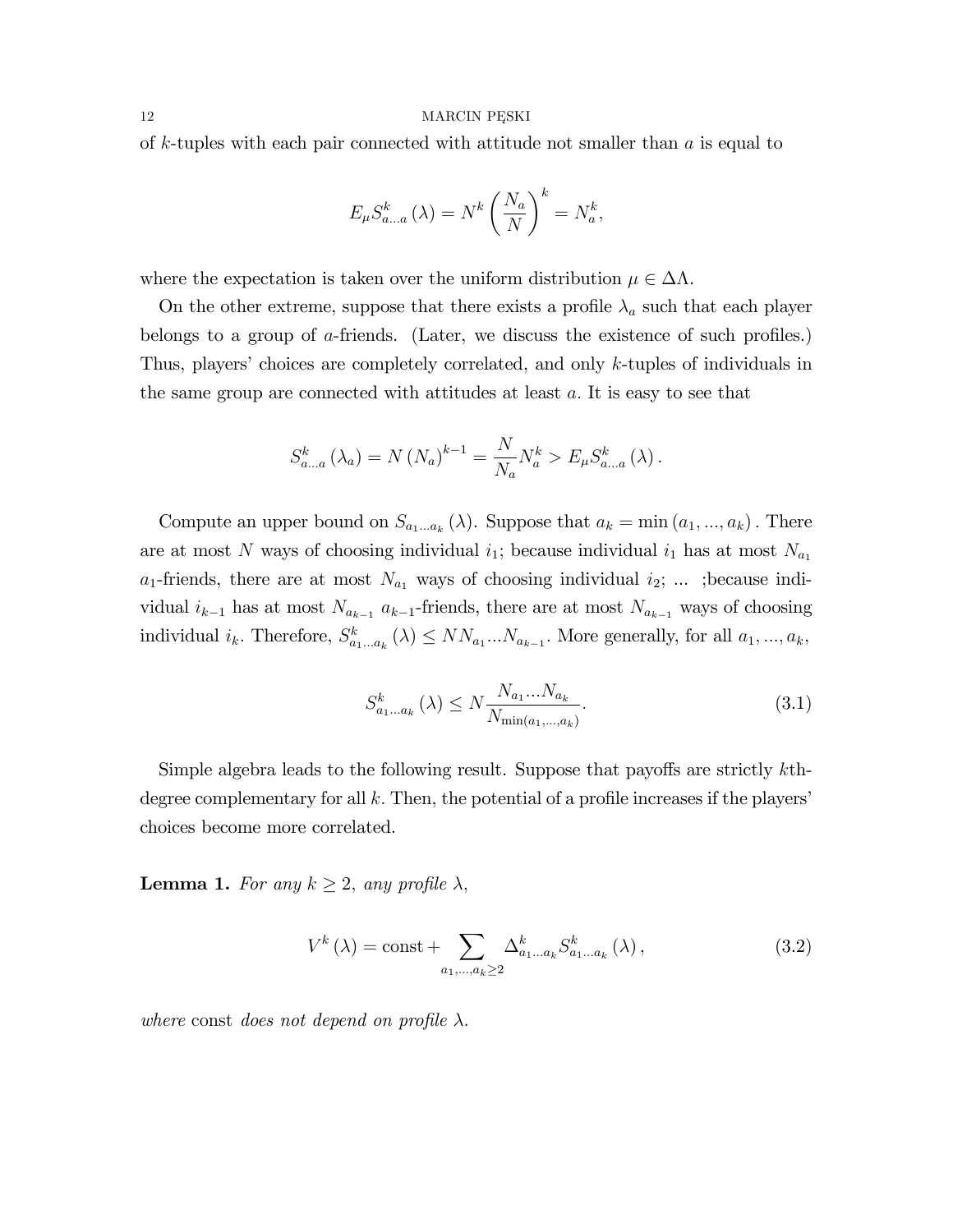3.2. Reciprocity in friendship. Profile  $\lambda$  reciprocates friendship if  $\lambda_{ij} = \lambda_{ji}$  for each pair of individuals  $i$  and  $j$ . Profiles that reciprocate friendship exist if, for example, the size of each category of friends  $n_a$  is even.<sup>[9](#page-12-0)</sup> Let  $\Lambda_f$  be the set of all profiles that reciprocate friendship.

Suppose that there are profiles that reciprocate friendship. The next result shows that with second degree complementarities, but no other externalities, a profile maximizes potential if and only if the profile reciprocates friendship.

<span id="page-12-1"></span>**Proposition 1.** Suppose that  $\Lambda_f \neq \emptyset$ , payoffs are strictly second degree complementary, but they do not exhibit kth dergee externalities for any  $k \geq 3$ . Then,  $\Lambda_{\text{max}} = \Lambda_f$ .

*Proof.* It is easy to check that for every profile  $\lambda$ , if  $S^2_{a_1a_2}(\lambda) = NN_{\max(a_1,a_2)}$  for each  $a_1, a_2$ , then  $\lambda$  reciprocates friendship. Hence,  $\arg \max V^2(\lambda) = \Lambda_f$ .

For every  $k \geq 3$ , if payoffs do not exhibit kth dergee externalities, then  $\Delta_{a_1...a_k}^k = 0$ for all  $a_1, ..., a_k$ . By Lemma [2.4,](#page-9-0)  $V^k(\lambda)$  does not depend on profile  $\lambda$ . Hence,  $\Lambda_{\text{max}} =$  $\arg \max V^2(\lambda) = \Lambda_f.$ 

Proposition [1](#page-12-1) is related to the pairwise stability of the assortative matching under supermodularity [\(Becker](#page-22-5) [\(1973\)](#page-22-5)). Typically, the matching literature assumes that the payo§s in an interaction do not depend on interactions between other members of the population.<sup>[10](#page-12-2)</sup> With no third or higher degree complementarities, our model has the same property.

3.3. Hierarchies of groups. Consider profile  $\lambda$  such that for each a, each individual i belongs to a group of a-friends. Because each group of a-friends has  $N_a$  members, there are exactly  $\frac{N}{N_a}$  groups of a-friends. Clearly, any such profile reciprocates friendship. Since the set of a'-friends is included in the set of a-friends for  $a < a'$ , each group of a-friends contains  $\frac{N_a}{N_{a+1}}$  groups of  $(a+1)$ -friends, and the groups form a hierarchy

<span id="page-12-0"></span><sup>&</sup>lt;sup>9</sup>Suppose that  $n_a$  is even for each  $A \leq A$ . Arrange players  $i = 1, ..., N$  on a circle and let  $d(i, j)$ be the distance between players i and j (the length of the shortest arc between i and j). For each  $a \leq A$ , let  $\lambda_{ij} = a$  for all players i and j such that  $\frac{N_{a-1}}{2} < d(i,j) \leq \frac{N_a}{2}$ . Because the distance is symmetric, profile  $\lambda$  returns friendship.

<span id="page-12-2"></span> $10$ For example, [Echenique and Oviedo](#page-23-13) [\(2006\)](#page-23-13) consider a model of many-to-many matching in which the agents' preferences for matchings do not depend on matchings of other individuals.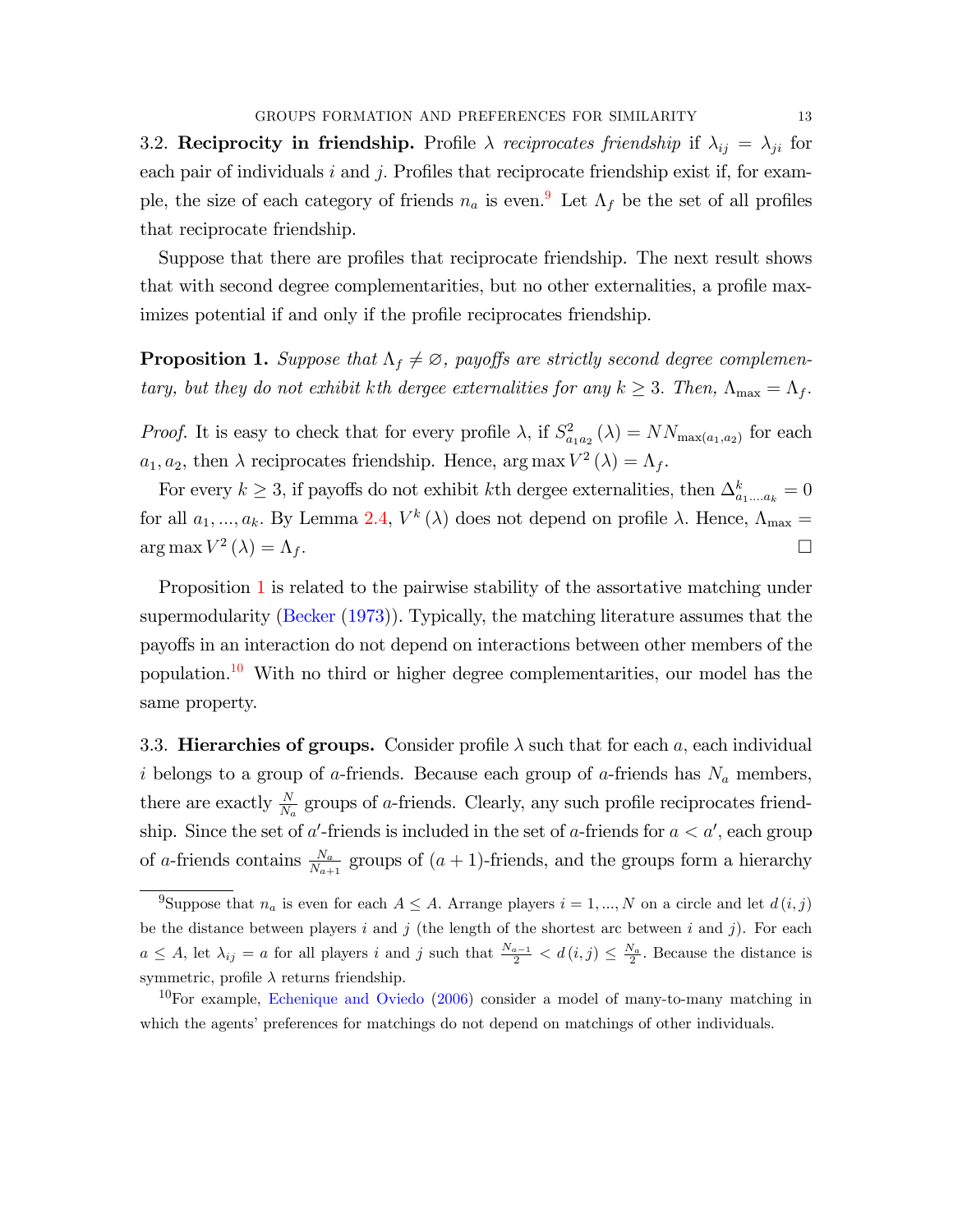

<span id="page-13-0"></span>FIGURE 1. Hierarchy of groups.

of nested groups of better and better friends. This is illustrated in Figure [1.](#page-13-0) We refer to any such profile as a *hierarchy of groups*.

A hierarchy of groups exists if the sizes of categories of friends are appropriately divisible. More precisely, it exists if and only if for each a,  $n_a$  is a multiple of  $N_{a+1}$ . In such case, each hierarchy of groups divides society into  $\frac{N}{N_a}$  groups of a-friends for each a. Let  $\Lambda_{hg}$  be the set of all hierarchies of groups.

<span id="page-13-1"></span>**Proposition 2.** Suppose that  $\Lambda_{hg} \neq \emptyset$ ,  $K \geq 3$ , and payoffs are strictly kth-degree complementary for any  $2 \leq k \leq K$ . Then,  $\Lambda_{\text{max}} = \Lambda_{hg}$ .

There is a sharp contrast between second and higher degree complementarities: The existence of a group of friends is not necessary to maximize the potential with second degree complementarities (Proposition [1\)](#page-12-1) . It becomes necessary when the payoffs are second and third degree complementary (Proposition [2\)](#page-13-1). An addition of even higher degree complementarities of a higher degree does not change the result.

<span id="page-13-2"></span>We need the following partial result.

**Lemma 2.** Suppose that  $\Lambda_{hg} \neq \emptyset$ . For any k, if payoffs are kth degree complementary, then  $\Lambda_{hg} \subseteq \arg \max V^k(\lambda) \cap \Lambda_f$ . For any odd k, if payoffs are strictly kth degree complementary, then  $\Lambda_{hg} = \arg \max V^k(\lambda) \cap \Lambda_f$ .

The first part of Lemma [2](#page-13-2) is a consequence of Lemma [2.4](#page-9-0) and the fact that inequality [\(3.1\)](#page-11-0) turns into equality for any hierarchy of groups. (Observe that the right-hand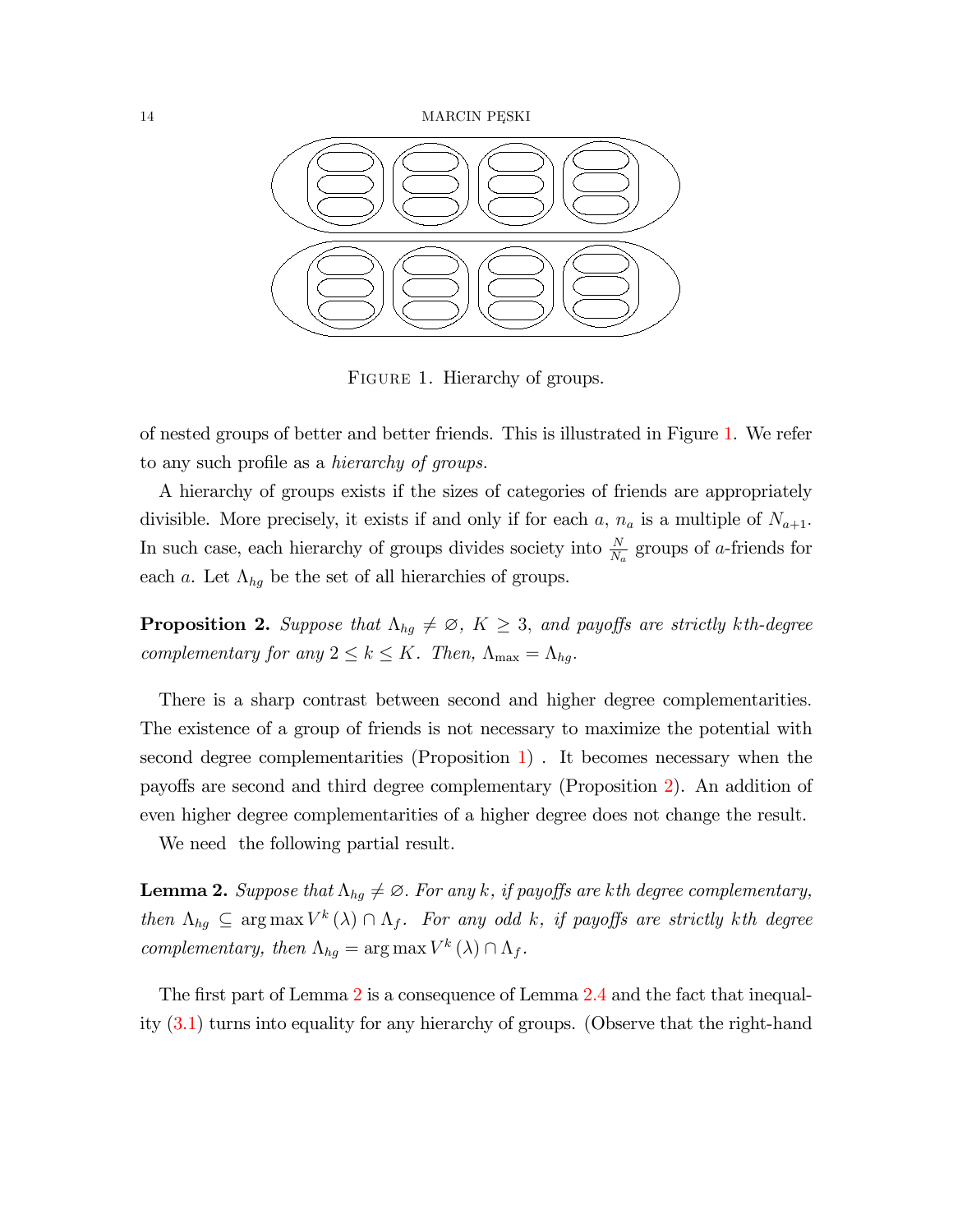side of  $(3.1)$  is equal to the number of all tuples of individuals inside groups of  $a$ friends, where  $a = \min(a_1, ..., a_k)$ .) For the second part of Lemma [2,](#page-13-2) we show in the Appendix that for any profile that reciprocates friendship  $\lambda \in \Lambda_f$ , if k is odd and for each a,  $S_{a...a}^{k}(\lambda) = N(N_a)^{k-1}$ , then  $\lambda$  is a hierarchy of groups. To see the intuition behind this result, consider a simple example. There are two divisible categories,  $A = 2$  and  $N = 2N_2$ . Category 2 corresponds to friends, and category 1 consists of enemies. Consider the payoffs in k-interactions for odd  $k = 3$ . If  $\lambda$  is a hierarchy of groups, then each two friends of an individual are also friends of each other, and the number of triples of mutual friends is equal to  $S_{222}^3(\lambda) = N (N_2)^2$ . If  $\lambda'$  is not a hierarchy of groups, then there is individual  $i$  such that not all of her friends are friends of each other, and the number of triples of individuals  $(i, i_2, i_3)$  such that all individuals in the triple are friends is strictly smaller than  $(N_2)^2$ . For any other individual i', the number of triples of individuals  $(i', i_2, i_3)$  such that all individuals in the triple are friends is not larger than the number of all pairs of friends of individual  $i', (N_2)^2$ . Hence,  $S_{222}^3(\lambda') < N (N_2)^2$ .

*Proof of Proposition [2.](#page-13-1)* As in the proof of Proposition [1,](#page-12-1) we show that  $\arg \max V^2(\lambda) =$  $\Lambda_f$ . The result follows from Lemmas [1](#page-11-1) and [2.](#page-13-2)

3.4. Strong complementarities and hierarchies of friends. The existence of hierarchies of groups rely on restrictive divisibility assumptions. In this section, we show a different version of the group formation result with stronger payoff assumptions, but without divisibility restrictions.

Assume that each category of friends consists of exactly one individual, i.e.,  $n_a = 1$ for each a and  $A = N$ . Suppose that  $N = 2^{\log_2^N}$ , where  $\log_2 N$ , is a natural number. Player *i*'s strategy induces a strict preference ordering of all individuals in the population.

Take any bijection  $\sigma: \{1, ..., N\} \to \{0, 1\}^{\log_2 N}$ . We interpret  $\sigma$  as an assignment of unique binary IDs to each individual. Construct profile  $\lambda_{\delta}$  in which each individual i has relative lexicographic preferences over all members of society, relative to IDs  $\sigma$ .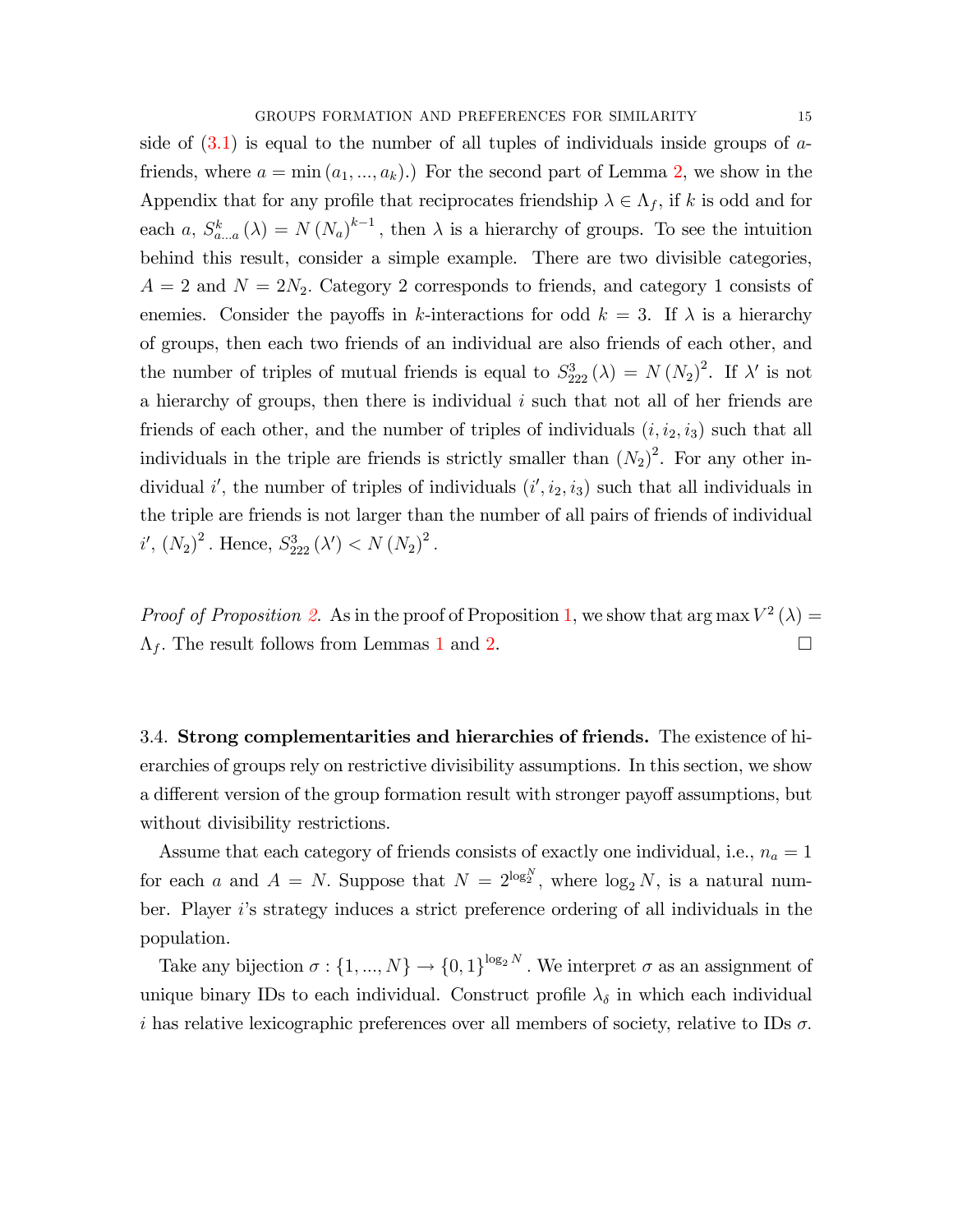

<span id="page-15-1"></span>FIGURE 2. Two strategies in a hierarchy of friends (upper and lower part of the picture). Each strategy describes the attitudes of the individual encircled by the bold line toward all individuals in the population.

Precisely, for any j and  $k$ , i is more friendly toward j than toward k if

<span id="page-15-0"></span>
$$
\sum_{n \leq \log_2 N} 2^{-n} |\sigma_n(i) - \sigma(j)| < \sum_{n \leq \log_2 N} 2^{-n} |\sigma_n(i) - \sigma(k)|. \tag{3.3}
$$

For example, *i* prefers any individual *j* such that  $\sigma_1 (j) = \sigma_1 (i)$  to any individual k such that  $\sigma_1 (i) \neq \sigma_1 (k)$ . Profile  $\lambda_{\delta}$  is called a *hierarchy of friends*. Let  $\Lambda_{hf}$  denote the set of all hierarchies of friends.

In a hierarchy of friends, each individual is a member of a group of  $2^l$ -friends for each  $l \leq \log_2 N$ . To see it, notice that there are exactly  $\frac{N}{2}$  individuals j such that  $\sigma_1 (j) = \sigma_1 (i)$ . If each j chooses his friends using formula [\(3.3\)](#page-15-0), the first coordinate of  $\sigma$  divides society into two equal groups of  $\frac{N}{2}$ -friends. Next, for any two individuals j and k such that  $\sigma_1 (j) = \sigma_1 (k)$ , i prefers j if  $\sigma_2 (j) = \sigma_2 (i)$  and  $\sigma_2 (i) \neq \sigma_2 (k)$ . There are exactly  $\frac{N}{4}$  individuals j such that  $\sigma_m(j) = \sigma_m(i)$  for  $m = 1, 2$ , and the first two coordinates of  $\sigma$  divide society into 4 equal-size groups of  $\frac{N}{4}$ -friends. Similarly, the first l coordinates divide society into  $2^l$  equally sized groups of  $2^{\log_2 N - l}$ -friends. See Figure [2.](#page-15-1)

Additionally, individuals have strict preference ordering over members of the other group. This is opposite to a hierarchy of groups, in which two members of a different group are treated in the same way.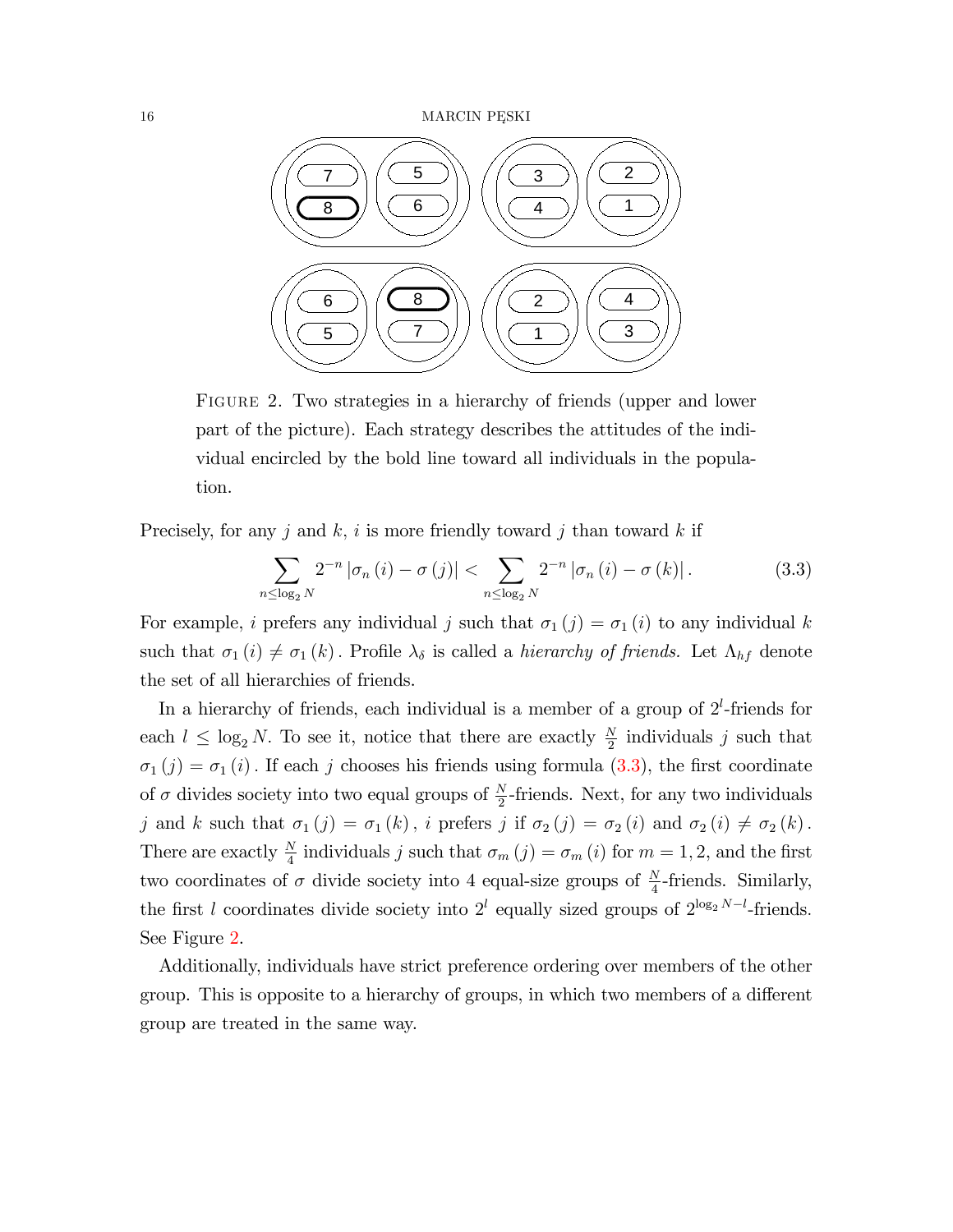The next result establishes the conditions under which the set of potential maximizing profiles is equal to the set of hierarchies of friends.

<span id="page-16-1"></span>**Proposition 3.** Suppose that  $\Lambda_{hf} \neq \emptyset$ ,  $K \geq 3$ , and for each k, there exists  $\theta_k \geq k$ and  $\psi_k > 0$  such that  $u^k(a_1, ..., a_k) = \psi_k \theta_k^{a_1 + ... + a_k}$  Then  $\Lambda_{\text{max}} = \Lambda_{hf}$ .

# 4. Preferences for similarity

<span id="page-16-0"></span>4.1. **Similarity.** In the previous section, we show that sufficient complementarities lead to the formation of groups. However, none of the results sheds any light on the composition of groups. In fact, if  $\Lambda_{hg} \neq \emptyset$ , then any set of  $N_a$  individuals is a group of a-friends in some hierarchy of groups:

In order to discuss a composition of groups, we introduce some heterogeneity into the population of so far exchangeable individuals. We assume that some players are more similar to each other than to the rest. Let  $d(i, j) \in [0, 1]$  denote the similarity between individuals  $i$  and  $j$ .

We interpret similarity  $d(i, j)$  as a measure of how difficult it is to tell individuals i and j apart. For example, suppose that each individual is described by a certain number of attributes such as height, color of skin, facial hair, religion, wealth, etc.. Suppose that  $d(i, j)$  is equal to the number of attributes shared by individuals i and  $j$ . If individuals" attitudes toward each other depend on their attributes, then two individuals with similar attributes are easier to confuse than individuals with distinct attributes.

Fix profile  $\lambda$ . For each a, define the measure of similarity between individuals connected with attitude at least a :

$$
D_a\left(\lambda\right) := \sum_{j,j':\lambda_{jj'}\geq a} d\left(j,j'\right). \tag{4.1}
$$

Intuitively, if  $D_a(\lambda)$  is larger, then close friends are more similar to each other. Notice that  $D_1(\lambda)$  is equal to the sum of similarities across all players, and it does not depend on the profile  $\lambda$ .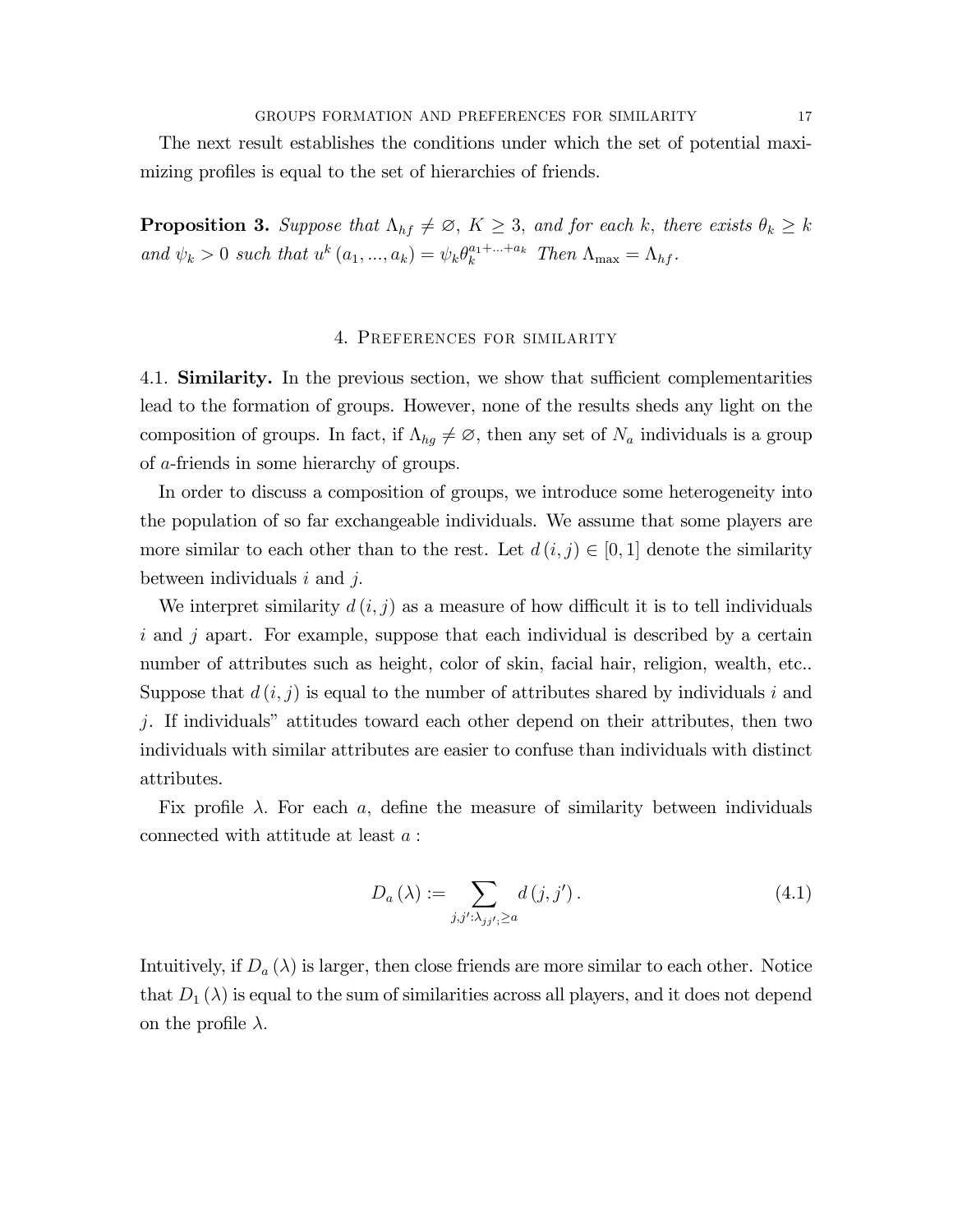4.[2.](#page-7-1) Game with mistakes. We consider a modification of the game from section 2. In the modification, individuals may mistake individual  $i$  for  $j$ , and the probability of mistake is proportional to  $d(i, j)$ .

Fix  $c \in \left(0, \frac{1}{N}\right)$  $\frac{1}{N}$ ). For each *i* and  $j \neq j'$ , individual *i* makes a mistake and treats individual j with attitude $\lambda_{ij'}$  with probability  $p_{jj'}^c = cd(j, j')$ ; with the remaining probability  $p_{jj}^c = 1 - \sum$  $j' \neq j$  $p_{jj'}^c$ , she treats individual j with the correct attitude  $\lambda_{ij}$ . Parameter  $c > 0$  scales the importance of mistakes. The payoffs in the game with mistakes are equal to the expected payoffs in the original game with expectations taken with respect to the distribution of mistakes:

$$
U_i^{c,k}(\lambda) = \frac{1}{N^{k-1}} \sum_{i_1, i_2, \dots, i_k; i \in \{i_1, \dots, i_k\}} \sum_{j_1, \dots, j_n} u^k(\lambda_{i_1 j_2}, \lambda_{i_2 j_3} \dots, \lambda_{i_k j_1}) p_{i_2 j_2}^c p_{i_3 j_3}^c \dots p_{i_1 j_1}^c,
$$
  

$$
U_i^c(\lambda) = \sum_{2 \le k \le \infty} U_i^{c,k}(\lambda),
$$

The game with mistakes has a potential function  $V^c(\lambda)$  defined as:

$$
V^{c,k}(\lambda) = \frac{1}{N^{k-1}} \sum_{i_1, i_2, \dots, i_k, j_1, \dots, j_n} u^k(\lambda_{i_1 j_2}, \lambda_{i_2 j_3} \dots, \lambda_{i_k j_1}) p_{i_2 j_2}^c p_{i_3 j_3}^c \dots p_{i_1 j_1}^c,
$$
  

$$
V^c(\lambda) := \sum_{2 \le k \le K} V^{c,k}(\lambda).
$$

Let  $\Lambda_{\max}^c$  denote the set of profiles that maximize potential.

It is instructive to relate the potential of the modified game to the potential of the original game minus the loss from mistakes. Let

$$
C^{k}(\lambda) = \frac{1}{N^{k-1}} \sum_{i_1, i_2, ..., i_k} \sum_{\hat{k}=1}^{k} \sum_{j_l} \left( \begin{array}{c} u^k \left( \lambda_{i_1 j_2}, ..., \lambda_{i_{\hat{k}-1} i_{\hat{k}}}, ..., \lambda_{i_k j_1} \right) \\ -u^k \left( \lambda_{i_1 j_2}, ..., \lambda_{i_{\hat{k}-1} j_{\hat{k}}}, ..., \lambda_{i_k j_1} \right) \end{array} \right) d(i_l, j_l),
$$

be the weighted sum of losses from one mistake in each interaction, where the weights are proportional to the probability of committing a mistake. For small  $c > 0$ , the sum of payoffs in  $k$ -interactions in the game with mistakes is equal to

<span id="page-17-0"></span>
$$
V^{c,k} (\lambda) = (1 - ck) V^k (\lambda) - c C^k (\lambda) - O (c^2).
$$
 (4.2)

The first term is equal to the sum of payoffs in  $k$ -interactions in the original game, the second term is equal to the sum of losses from one mistake per interaction, and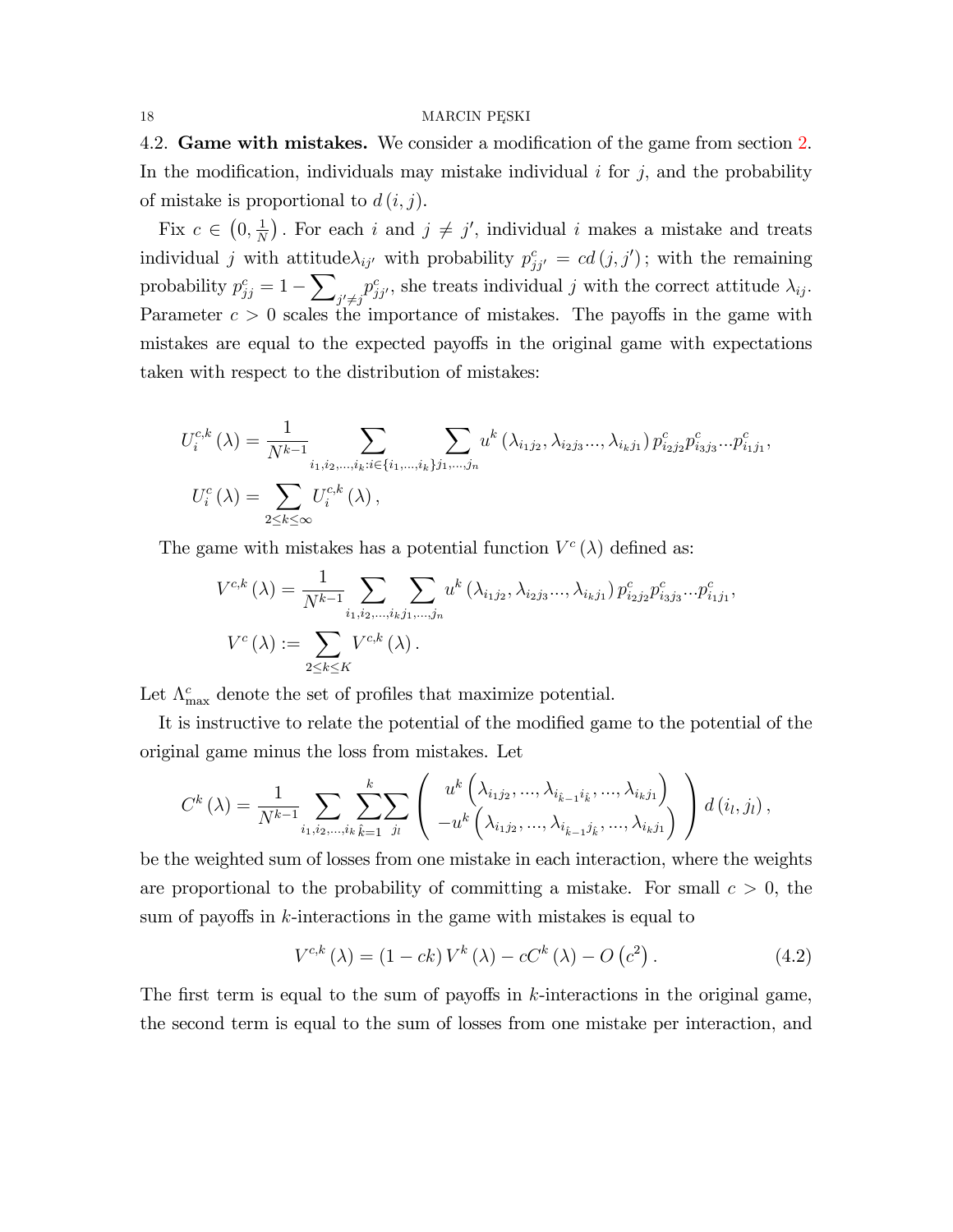the last term consists of other losses from mistakes. The next result shows that, for sufficiently small c, each profile that maximizes the potential of the modified game minimizes the cost of mistakes across the profiles that maximize the potential of the original game.

<span id="page-18-0"></span>**Lemma 3.** There exists  $c^* > 0$  such that for each  $c \in (0, c^*)$ ,

$$
\Lambda_{\max}^c \subseteq \arg\min_{\lambda \in \Lambda_{\max}} C^k(\lambda).
$$

*Proof.* This is an immediate consequence of  $(4.2)$ .

4.3. Preferences for similarity. The main result of this section shows that with sufficient complementarities, the cost of mistakes decreases when friends become more similar:

<span id="page-18-1"></span>**Proposition 4.** Suppose that  $K \geq 3$ , and either

- $\Lambda_{hg} \neq \emptyset$ , and payoffs are strictly k-complementary for each  $k \leq K$ , or
- $\Lambda_{hf} \neq \emptyset$ , and for each k, there exists  $\theta_k \geq k$  and  $\psi_k > 0$  such that  $u^k(a_1, ..., a_k) =$  $\psi_k \theta_k^{a_1 + \ldots + a_k}.$

Then, there exist (profile-independent) constants  $c_a^k > 0$  such that for each  $\lambda \in$  $\Lambda_{\text{max}}$ , for each  $k \leq K$ ,

$$
C^{k}(\lambda) = -\sum_{a \leq A} c_{a}^{k} D_{a}(\lambda).
$$

Together with Lemma [3,](#page-18-0) the Proposition says that, under appropriate assumptions, if a profile maximizes the potential of the modified game, then it maximizes the potential of the original game and a weighted average of the similarities between friends.

For small c, the direct cost of mistakes is small relative to the payoffs from interactions. However, in a potential maximizing equilibrium, there are substantial payoff differences between befriending people who are similar or different. From the point of view of an analyst who observes the choices and payoffs, the outcome may look as if individuals have strong preferences for interacting with similar others. However, the preference for similarity is an equilibrium effect: If everybody makes friends with similar others, the payoff complementarities push each individual to choose similar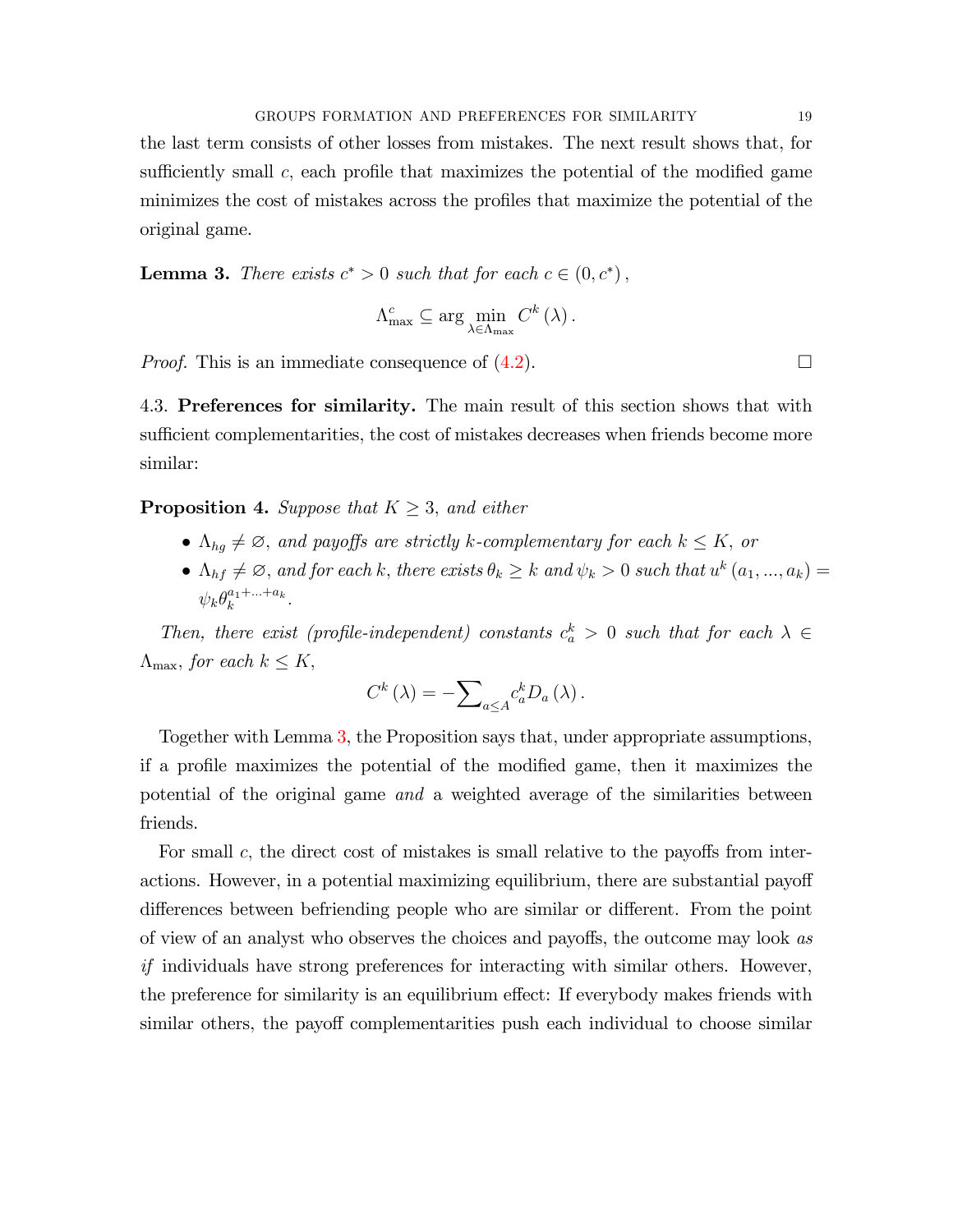

<span id="page-19-0"></span>FIGURE 3. Hierarchy of groups on a circle

friends. Thus, one should be careful not to overestimate the strength of preferences toward similarity.

We illustrate the Proposition with an example of a similarity-maximizing hierarchy of groups. Suppose that N individuals are located on a circle. The similarity between two individuals i and j decreases with the length of the shorter arc between i and j:

$$
d_c(j,k) = \min(|j - k|, |N + j - k \mod N|).
$$

An *interval*  $I \subseteq \{1, ..., N\}$  is a set of consecutive individuals

**Corollary 1.** Suppose that  $\Lambda_{hg} \neq \emptyset$ ,  $K \geq 3$ , and payoffs are strictly k-complementary for each  $k \leq K$ . Then, for sufficiently small  $c, \lambda \in \Lambda_{\max}^c$  if and only if  $\lambda$  is a hierarchy of groups such that for each  $\setminus a \leq A$ , each group of a-friends is an interval.

See Figure [3.](#page-19-0)

*Proof.* Take any set of individuals  $I' \subseteq I$ ,  $|I'| \leq \frac{1}{2}|I|$ . Then,  $\sum$  $j, j'; j \neq j'$  $d_c(j, j') \leq$ 

2  $\overline{\mathbf{V}}$  $i=1$  $iv(|I'|-i)$  with equality if and only if  $I'$  is a set of consecutive individuals. Recall that any hierarchy of groups divides society into  $\frac{N}{N_a}$  disjoint groups of a-friends. Thus, a hierarchy of groups  $\lambda$  maximizes the potential of the modified game only if each group of a-friends consists of consecutive individuals.  $\Box$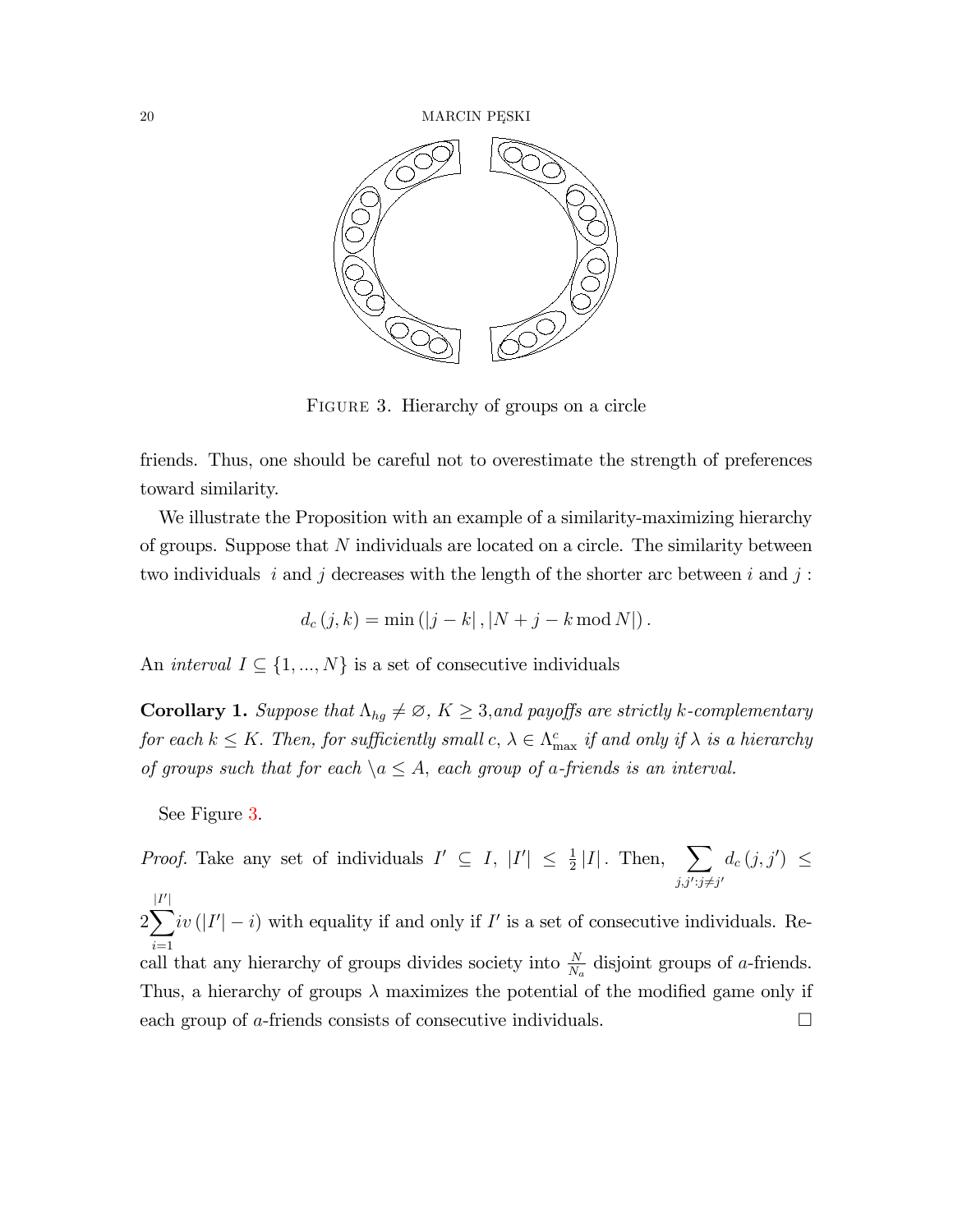[4.](#page-18-1)4. Proof of Proposition 4. Assume that  $\Lambda_{hg} \neq \emptyset$ , and payoffs are strictly kcomplementary for each  $k \leq K$ . The proof in the other case is analogous, and we point to the only difference in the end of this section.

Take any two individuals  $i$  and  $i'$ . Define the average costs of mistaking individual  $i$  for individual  $i'$  as

$$
C^{k}(\lambda; i, i') := \frac{1}{N^{k-1}} \sum_{\hat{k}=1}^{k} \sum_{i_1, i_2, \dots, i_k: i_l = i} \left( \begin{array}{c} u^k\left(\lambda_{i_1 j_2}, \dots, \lambda_{i_{\hat{k}-1}} i, \dots, \lambda_{i_k i_1}\right) \\ -u^k\left(\lambda_{i_1 j_2}, \dots, \lambda_{i_{\hat{k}-1}} i', \dots, \lambda_{i_k i_1}\right) \end{array} \right).
$$

<span id="page-20-0"></span>We have the following result:

**Lemma 4.** Suppose that  $\lambda \in \Lambda_{hg}$ . For any pair of individuals i, i',

$$
C^{k}(\lambda; i, i') = \sum_{a_1, \dots, a_l : a_l > \lambda_{ii'}} \frac{k N_{a_1} \dots N_{a_k}}{N^{k-1} N_{\min(a_1, \dots, a_k)}} \Delta_{a_1 \dots a_k}^k,
$$

In particular, the cost of mistakes in  $\lambda$  depends only on the attitude between players i and i', and it decreases with  $\lambda_{ii'}$ .

The fact that the cost of mistake  $C^k(\lambda; i, i')$  depends only on the attitude between players i and i' is a consequence of a simple symmetry argument. Let  $C^k(a) :=$  $C^k(\lambda; i, i')$  for any profile  $\lambda$  and any two players i and i' such that  $\lambda_{ii'} = a$ .

The fact that the cost of a mistake decreases with the attitude is a consequence of the group formation phenomenon. Take any two players  $i$  and  $i'$  that are close friends in the hierarchy of groups  $\lambda$ . Because of group formation, for each player j, it is either that i and i' are friends of j or i and i' are enemies of j. In other words, the attitude between j and i is close to the attitude between j and i'. On the other hand,  $j$ 's cost of mistaking two players increases with the difference in intended attitudes. If the attitudes toward i and i' are close, the cost of mistaking i for i' is small. Hence, the cost of mistaking two mutual friends is small. A similar argument shows that the cost of mistaking two mutual enemies is large.

DeÖne

$$
c_a^k := C^k (\lambda; a - 1) - C^k (\lambda; a) > 0.
$$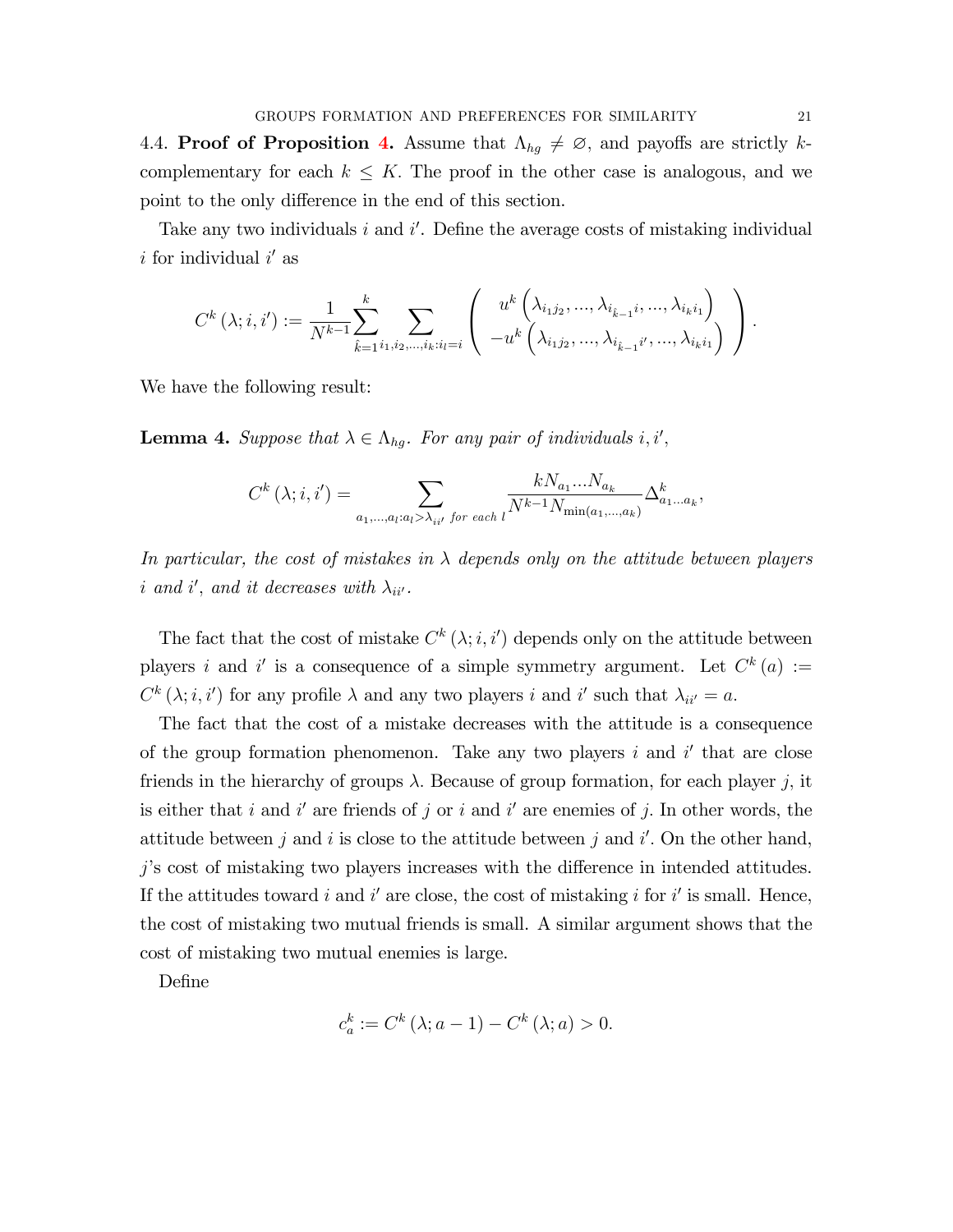Then, we can rewrite the cost of mistakes  $C^k(\lambda)$  as

$$
C^{k} (\lambda) = \sum_{a} \sum_{i,i':\lambda_{ii'}=a} d(i,j) \frac{1}{N^{k-1}} \sum_{\hat{k}=1}^{k} \sum_{i_1,i_2,...,i_k:i_l=i} \begin{pmatrix} u^{k} (\lambda_{i_1j_2},..., \lambda_{i_{\hat{k}-1}}i, ..., \lambda_{i_kj_1}) \\ -u^{k} (\lambda_{i_1j_2},..., \lambda_{i_{\hat{k}-1}}i', ..., \lambda_{i_kj_1}) \end{pmatrix}
$$
  
= 
$$
\sum_{a} \sum_{i,j:\lambda_{ij}=a} d(i,j) C^{k} (\lambda; i,j)
$$
  
= 
$$
\sum_{a} (D_{a} (\lambda) - D_{a+1} (\lambda)) C^{k} (a)
$$
  
= const 
$$
-\sum_{a \ge 2} c_{a}^{k} D_{a} (\lambda),
$$

where const =  $D_1(\lambda) C^k(1)$  does not depend on profile  $\lambda$ . This ends the proof of the Lemma.

Assume that  $\Lambda_{hf} \neq \emptyset$ , and for each k, there exists  $\theta_k \geq k$  and  $\psi_k > 0$  such that  $u^{k}(a_1,...,a_k) = \psi_k \theta_k^{a_1 + ... + a_k}$ . The next result is analogous to Lemma [4.](#page-20-0)

<span id="page-21-0"></span>**Lemma 5.** Suppose that  $\lambda \in \Lambda_{hg}$ . For any pairs of individuals  $i_0, i'_0$ , any hierarchies of friends  $\lambda$  and  $\lambda'$ , if  $\lambda_{i_0i_1} \geq (>) \lambda'_{i'_0i'_1}$ , then  $C^k(\lambda; i_0, i_1) \leq (<) C^k(\lambda'; i'_0, i'_1)$ .

The rest of the proof proceeds in an analogous way.

### 5. Discussion

This paper explores strategic explanations for group formation and preferences for similarity. We discuss a game in which players choose their friends. We distinguish between different types of complementarities in players' choices. second degree complementarity pushes individuals toward reciprocating friendships. We show that third and higher degree complementarities push individuals to form groups. Next, we modify the original game by introducing the possibility of mistakes. The cost of mistakes is minimized by profiles that keep friends similar to each other and enemies similar to each other. With enough complementarities and group formation, similarity coordinates group's choices so that the behavior of society can be interpreted as if individuals have preferences toward similar others.

The main observation of the paper is that the apparent similarity-oriented behavior does not necessarily mean that people have intrinsic preferences for similarity. On the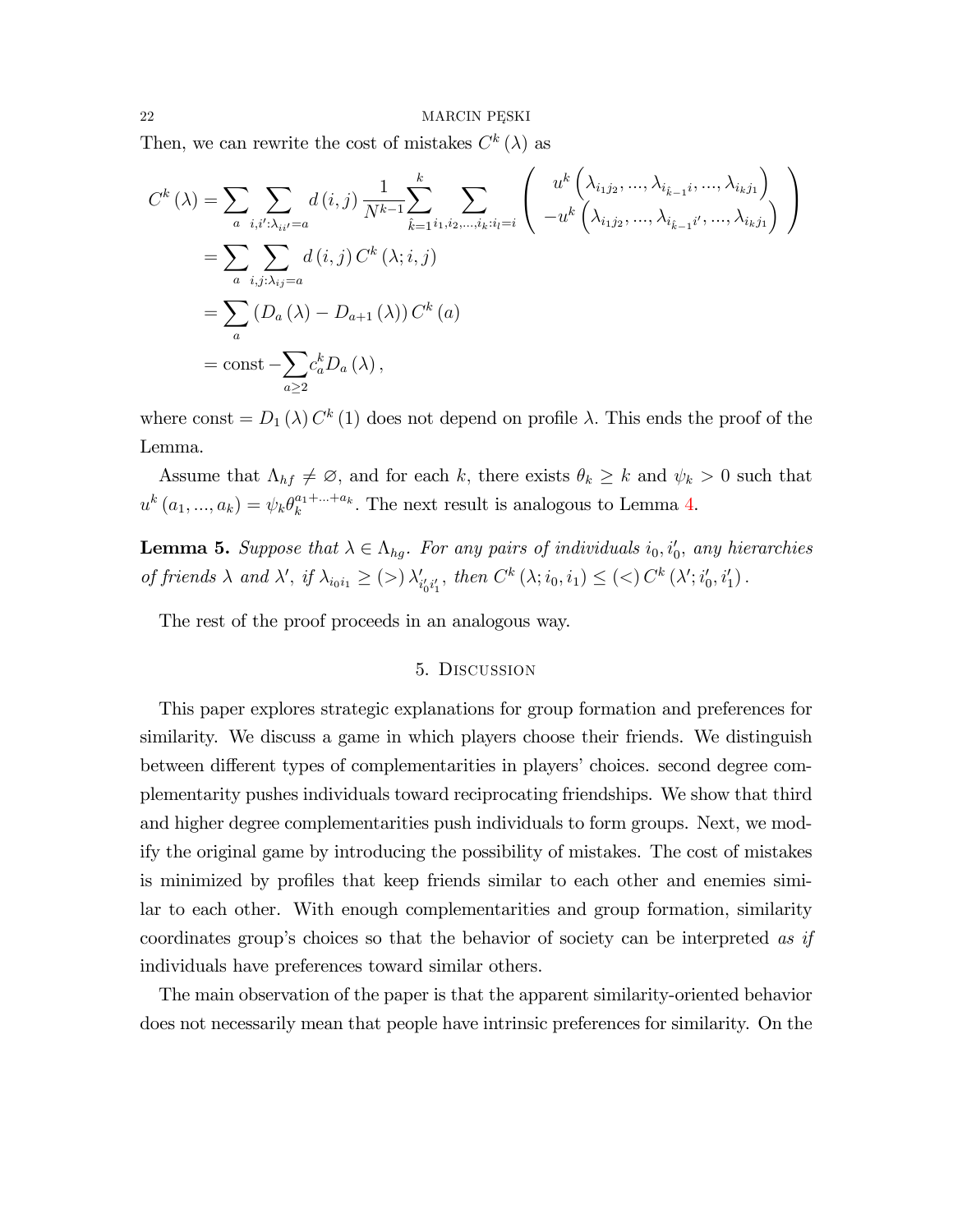contrary, such behavior might be an equilibrium consequence of strong preferences toward group formation and similarity-based coordination. This paper discusses a very specific way in which similarity affects coordination. There are many others. The strategy "always befriend people who are similar to you" has three advantages. First, it is "simple": One compares another individual to oneself to decide whether that individual is worthy of friendship. There is no need to remember names or learn many details about social interactions in a new environment. Second, such a strategy facilitates coordination. If similarity is transitive, then choosing similar friends leads to group formation and to maximization of payoffs from third and higher degree complementarity. Finally, such a strategy is easily transferrable between various environments with different payoffs, populations of individuals, and, possibly, different meanings of similarity.

### **REFERENCES**

- <span id="page-22-0"></span>ALESINA, A., AND E. L. FERRARA (2005): "Ethnic Diversity and Economic Performance," Journal of Economic Literature, 43, 721-61.
- <span id="page-22-3"></span>BACCARA, M. G., AND L. YARIV (2008): "Similarity and Polarization in Groups,"

.

- <span id="page-22-2"></span>BACKSTROM, L., D. HUTTENLOCHER, J. KLEINBERG, AND X. LAN (2006): "Group Formation in Large Social Networks: Membership, Growth, and Evolution,<sup>n</sup> Proc. 12th ACM SIGKDD Intl. Conf. on Knowledge Discovery and Data Mining.
- <span id="page-22-4"></span>BALA, V., AND S. GOYAL (2000): "A Noncooperative Model of Network Formation,"  $Econometrica, 68, 1181–1229.$
- <span id="page-22-1"></span>BARBERA, S., M. MASCHLER, AND J. SHALEV (2001): "Voting for Voters: A Model of Electoral Evolution," Games and Economic Behavior, 37, 40–78.
- <span id="page-22-5"></span>BECKER, G. (1973): "A Theory of Marriage: Part," Journal of Political Economy, 81, 813–846.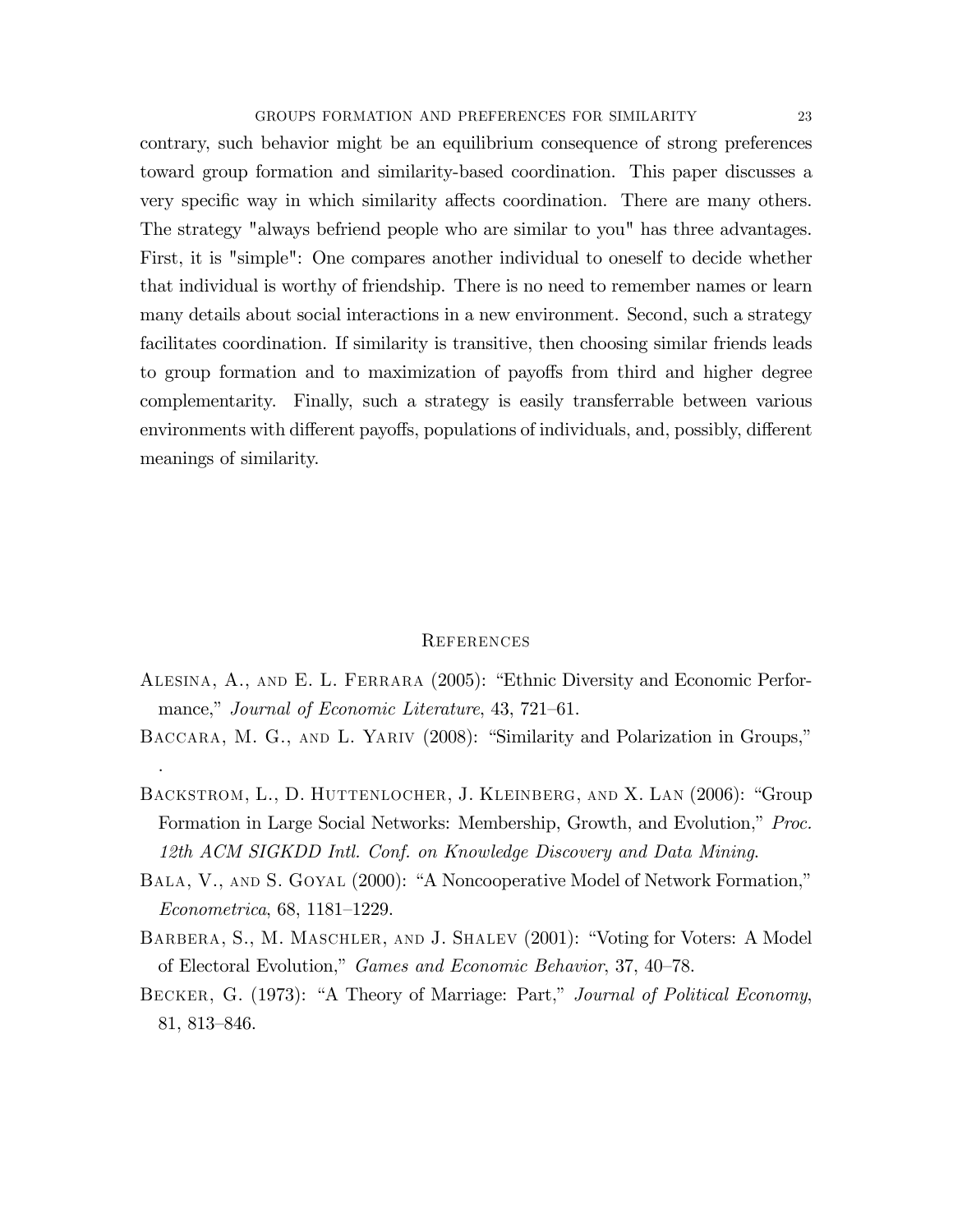- <span id="page-23-0"></span>BECKER, G. S. (1971): The Economics of Discrimination. University of Chicago Press, Chicago.
- <span id="page-23-2"></span>BLUME, L. E. (1993): "The Statistical-Mechanics of Strategic Interaction," Games and Economic Behavior,  $5(3)$ ,  $387-424$ .
- <span id="page-23-13"></span>ECHENIQUE, F., AND J. OVIEDO (2006): "A Theory of Stability in Many-To-Many Matching Markets," Theoretical Economics, 1, 233-273.
- <span id="page-23-11"></span>EECKHOUT, J. (2006): "Minorities and Endogenous Segregation," Review of Economic Studies,  $254$ ,  $31-53$ .
- <span id="page-23-6"></span>FELD, S. L., AND R. ELMORE (1982): "Patterns of Sociometric Choices: Transitivity Reconsidered," Social Psychology Quarterly, 45, 77–85.
- <span id="page-23-10"></span>FREITAS, K. (2007): "The Indian Caste System as a Means of Contact Enforcement," UT Austin.
- <span id="page-23-8"></span>GLAESER, E. L., D. I. LAIBSON, J. A. SCHEINKMAN, AND C. L. SOUTTER (2000): "Measuring Trust," Quarterly Journal of Economics, 115, 811–846.
- <span id="page-23-1"></span>GRANOVETTER, M. (1973): "The Strength of Weak Ties," American Journal of Sociology, 78, 1360–1380.
- <span id="page-23-7"></span>GRANOVETTER, M. D. (2004): "The Impact of Social Structures on Economic Development," Journal of Economic Perspectives, 19, 33–50.
- <span id="page-23-9"></span>GREIF, A. (1993): "Contract Enforceability and Economic Institutions in Early Trade: The Maghribi Traders Coalition," American Economic Review, pp. 525– 48.
- <span id="page-23-14"></span>HAFALIR, I. E. (2008): "Stability of Marriage with Externalities," International Journal of Game Theory.
- <span id="page-23-12"></span>HASLAM, S. (2004): *Psychology in Organizations*. Sage Publications, Thousand Oaks, CA.
- <span id="page-23-3"></span>HOFBAUER, J., AND W. H. SANDHOLM (2002): "On the Global Convergence of Stochastic Fictitious Play," *Econometrica*, 70, 2265–2294.
- <span id="page-23-4"></span>HOLLAND, P. W., AND S. LEINHARDT (1970): "A Method for Detecting Structure in Sociometric Data," American Journal of Sociology, 76, 492–513.
- <span id="page-23-5"></span>- (1976): "Local Structure in Social Networks," Sociological Methodology, 7,  $1 - 45.$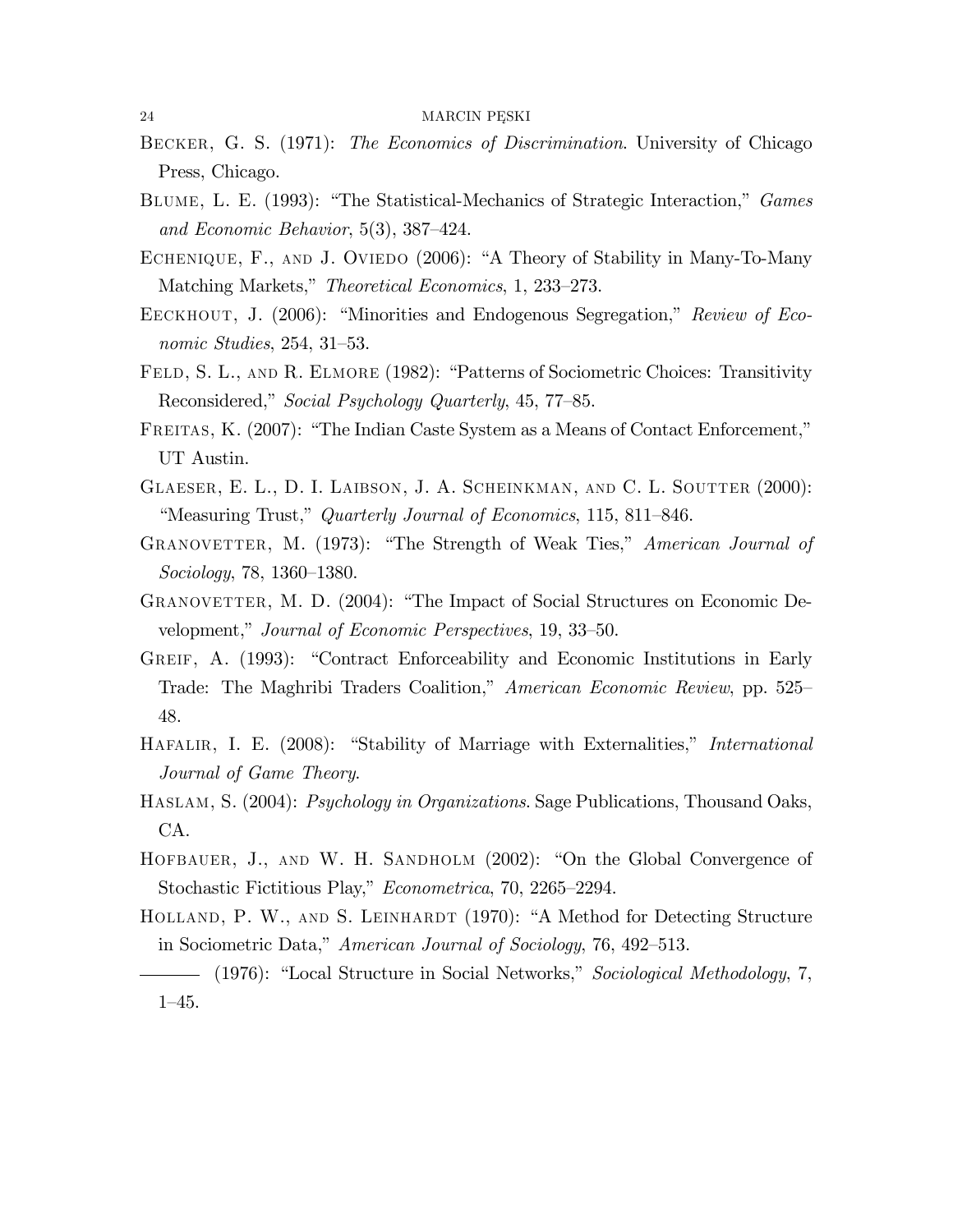- <span id="page-24-2"></span>HOROWITZ, D. L. (1985): *Ethnic Groups in Conflict*. University of California Press, Berkeley, California.
- <span id="page-24-3"></span>JACKSON, M. O., AND A. CALVÓ-ARMENGOL (2004): "The Effects of Social Networks on Employment and Inequality," American Economic Review, 94, 426-454.
- <span id="page-24-13"></span>JACKSON, M. O., AND A. WATTS (2002): "On the formation of interaction networks in social coordination games," *Games and Economic Behavior*,  $41(2)$ ,  $265-291$ .
- <span id="page-24-12"></span>JACKSON, M. O., AND A. WOLINSKY (1996): "A Strategic Model of Social and Economic Networks," Journal of Economic Theory, 71, 44–74.
- <span id="page-24-8"></span>MAMDANI, M. (2002): When Victims Become Killers: Colonialism, Nativism, and *the Genocide in Rwanda*. Princeton University Press, Princeton.
- <span id="page-24-0"></span>MCPHERSON, M., L. SMITH-LOVIN, AND J. COOK (2001): "Birds of a Feather: Homophily in Social Networks," Annual Review of Sociology, 27, 415–44.
- <span id="page-24-6"></span>MOBIUS, M., AND A. SZEIDL (2007): "Trust and Social Collateral," http://www.econ.berkeley.edu/szeidl/papers/socialcollateral.pdf.
- <span id="page-24-5"></span>MONDERER, D., AND L. S. SHAPLEY (1996): "Potential Games," *Games and Eco*nomic Behavior, 14, 124-143.
- <span id="page-24-4"></span>MOTANI, N. A. (1977): On His Majesty's Service in Uganda: The Origins of Uganda's African Civil Service: 1912-40. Syracuse University, Syracuse.
- <span id="page-24-7"></span>PROCOPIUS (2007): History of Wars: Books 1-2 (Persian War). Cosimo Classics, New York.
- <span id="page-24-14"></span>SASAKI, H., AND M. TODA (1996): "Two-Sided Matching Problems with Externalities," Journal of Economic Theory, 70, 93–108.
- <span id="page-24-1"></span>SCHELLING, T. S. (1971): "Dynamic Models of Segregation," Journal of Mathemat*ical Sociology*, 1, 143–186.
- <span id="page-24-9"></span>TAJFEL, H. (1970): "Experiments in Intergroup Discrimination," Scientific Ameri $can, 223, 96-102.$
- <span id="page-24-11"></span>TAJFEL, H., M. BILLIG, R. P. BUNDY, AND C. FLAMENT (1971): "Social Categorization and Intergroup Behaviour," European Journal of Social Psychology, 2,  $149 - 178.$
- <span id="page-24-10"></span>TAJFEL, H., AND J. TURNER (1979): "An Integrative Theory of Intergroup Conflict," in The Social Psychology of Intergroup Relations, ed. by W. G. Austin, and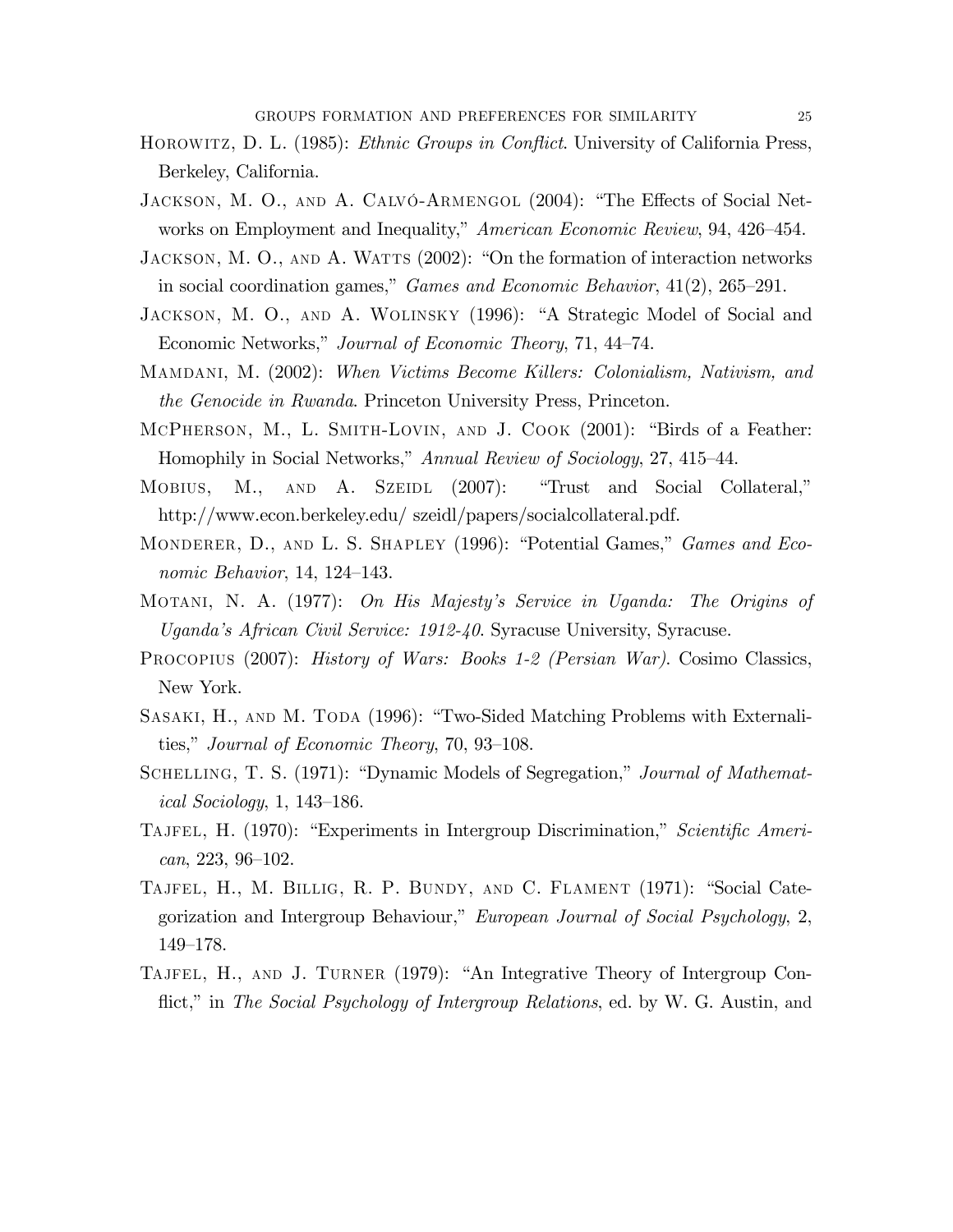S. Worchel. Brooks-Cole, Monterey, CA.

- <span id="page-25-0"></span>TWADDLE, M. (ed.) (1975): Expulsion of a Minority: Essays on Ugandan Asians. Athlone Press for the Institute of Commonwealth Studies, London.
- <span id="page-25-3"></span><span id="page-25-1"></span>UI, T. (2001): "Robust Equilibria of Potential Games," *Econometrica*, 69, 1373–80.
- WASSERMAN, S., AND K. FAUST (1994): Social Network Analysis: Methods and *Applications.* Cambridge University Press, New York.
- <span id="page-25-2"></span>YOUNG, H. P. (1998): *Individual Strategy and Social Structure*. Princeton University Press, Princeton.

## APPENDIX A. PROOFS

A.1. **Proof of Lemma 1.** We start with two observations. First, for each  $a_1, ..., a_k$ ,

$$
|\{(i_1, ..., i_k) : \lambda_{i_1 i_2} = a_1, ..., \lambda_{i_k i_1} = a_k\}| = \sum_{\delta_1 = 0, 1} ... \sum_{\delta_k = 0, 1} (-1)^{\delta_1 + ... + \delta_k} S^k_{a_1 + \delta_1, ..., a_k + \delta_k}(\lambda)
$$

Moreover, notice that

$$
V^{k}(\lambda) = \frac{1}{N^{k-1}} \sum_{a_1, ..., a_k} u^{k} (a_1, ..., a_k) | \{ (i_1, ..., i_k) : \lambda_{i_1 i_2} = a_1, ..., \lambda_{i_k i_1} = a_k \} |
$$
  
\n
$$
= \frac{1}{N^{k-1}} \sum_{a_1, ..., a_k \ge 1} u^{k} (a_1, ..., a_k) \sum_{\delta_1 = 0, 1} ... \sum_{\delta_k = 0, 1} (-1)^{\delta_1 + ... + \delta_k} S^{k}_{a_1 + \delta_1, ..., a_k + \delta_k} (\lambda)
$$
  
\n
$$
= \sum_{a_1, ..., a_k \ge 2} \Delta^{k}_{a_1...a_k} S^{k}_{a_1...a_k} (\lambda)
$$
  
\n
$$
+ \sum_{a_1, ..., a_k, \min(a_1, ..., a_k) = 1} S^{k}_{a_1...a_k} (\lambda) A_{a_1...a_k},
$$

for some constants  $A_{a_1...a_k}$ . However, notice that  $S_{a_1...a_k}^k(\lambda) = N_{a_1}...N_{a_k}$  for each  $a_1, ..., a_k$  such that min $(a_1, ..., a_k) = 1$  and that it does not depend on profile  $\lambda$ .

A.2. **Proof of Lemma 2.** Assume that k is odd and  $\lambda$  is a profile that reciprocates friendship and such that for each a,  $S_{a...a}^{k}(\lambda) = N(N_a)^{k-1}$ . We show here that  $\lambda$  is a hierarchy of groups.

For each individual  $i_1$ , denote the set of all sequences of k individuals that begin with individual  $i_1$  and such that each individual in the sequence has attitude a toward

26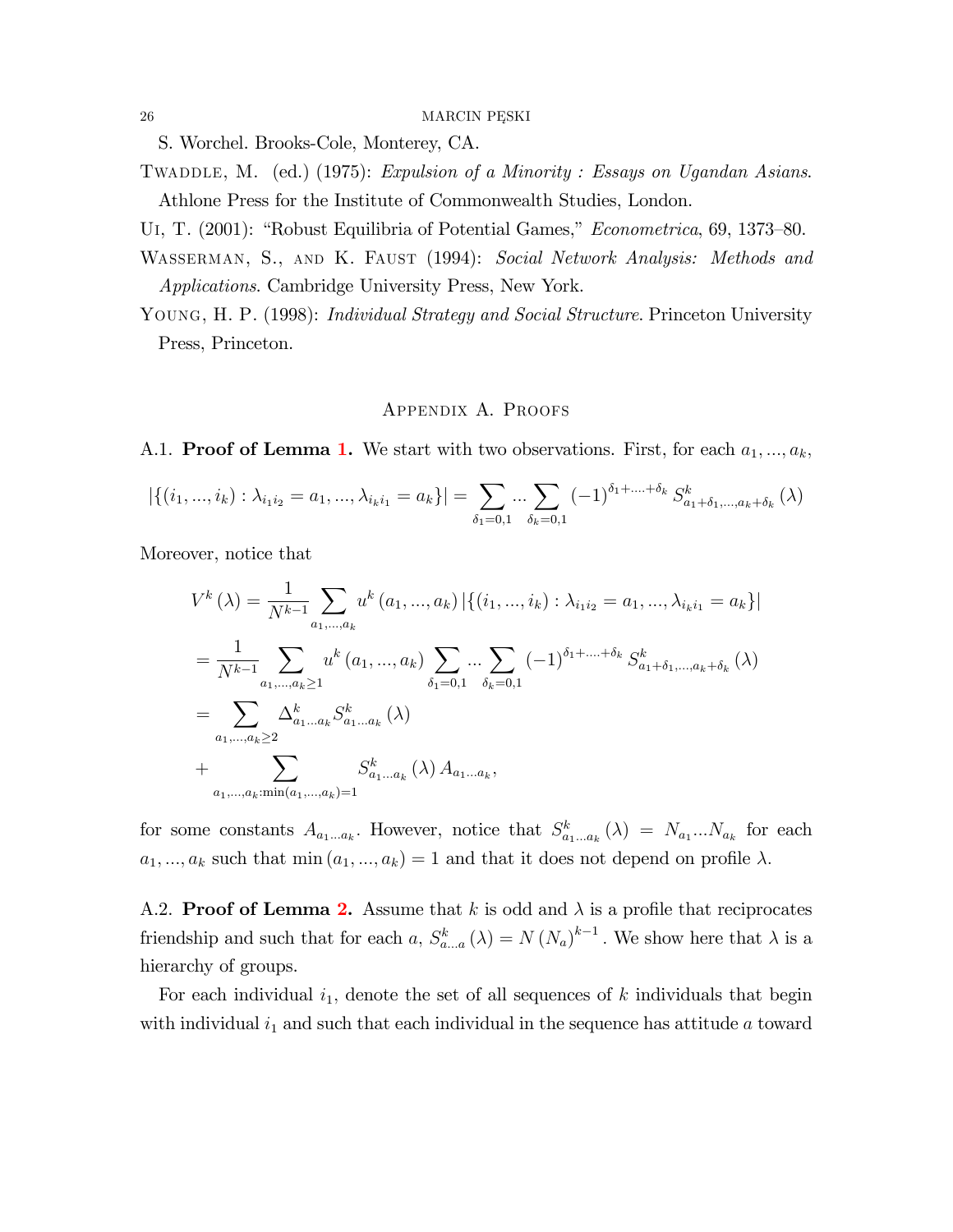the next individual:

$$
S_{i_1} = \{(i_1, ..., i_k) : \lambda_{i_1 i_2}, ..., \lambda_{i_{k-1} i_k}, \lambda_{i_k i_1} \geq a\}.
$$

For each  $l \leq k$ , denote also

$$
S_{i_1}^l = \{i_l : (i_1, ..., i_k) \in S_i\},
$$
  
\n
$$
S_{i_1}^{2,...,l} = \{(i_2, ..., i_l) : (i_1, ..., i_k) \in S_i\},
$$
  
\n
$$
S_{i_1}^{l,...,k} = \{(i_l, ..., i_k) : (i_1, ..., i_k) \in S_i\}.
$$

Because  $\lambda$  reciprocates friendship,

<span id="page-26-1"></span>
$$
S_{i_1}^2 = \{i' : \lambda_{ii'} \ge a\} = S_{i_1}^k.
$$
\n(A.1)

I will show that for each  $2 < l < k$ ,

<span id="page-26-0"></span>
$$
S_{i_1}^{l-1} = S_{i_1}^{l+1}.\tag{A.2}
$$

Indeed, for any  $1 < l < k$ ,

$$
S_{a...a}(\lambda) = \sum_{i_1} \sum_{(i_2,\dots,i_l)\in S_{i_1}^{2,\dots,l} i_{l+1} \in S_{i_1}^{l+1}:\lambda_{i_l i_{l+1}} \ge a} \left| \left\{ (i_{l+2},\dots,i_k) : (i_{l+1}, i_{l+2},\dots,i_k) \in S_{i_1}^{l+1,\dots,k} \right\} \right|,
$$

Because  $S_i^{2,...,l} \le (N_a)^{l-1}$ , for each  $i_{l+1} \in S_{i_1}^{l+1}$  $\mathbf{i}_1$  $\left|k\right|$  $\Big\{(i_{l+2},...,i_k):(i_{l+1},i_{l+2},...,i_k)\in S_{i_1}^{l+1,\dots,k}$  $\scriptstyle i_1$  $\left\{ \left. \right\} \right\} \leq (N_a)^{k-l-1}.$ 

Hence, if  $S_{a...a}(\lambda) = NN_a^{k-1}$ , then for each individual  $i_1$ , for each  $1 < l < k$ ,  $S_{i_1}^{2,...,l}$  $\scriptstyle i_1$  $\Big| =$  $N_a^{l-1}$ , and for each individual  $i_l \in S_{i_1}^l$ , there are exactly  $N_a$  individuals  $i_{l+1} \in S_{i_1}^{l+1}$  $i_1^{l+1}$  such that  $\lambda_{i_1 i_{l+1}} \ge a$ . This further means that for each  $i_l \in S_{i_1}^l$ , all a-friends of individual  $i_l$  belong to set  $S_{i_1}^{l+1}$  $i_1^{l+1}$ . A symmetric argument shows that for each  $1 < l < k$ , for each  $i_{l+1} \in S_{i_1}^l$ , all a-friends of individual  $i_{l+1}$  belong to set  $S_{i_1}^l$ . Because  $\lambda$  reciprocates friendship, this yields  $(A.2)$ .

If k is odd,  $(A.1)$  implies that

$$
S_{i_1}^2 = S_{i_1}^k = S_{i_1}^{k-2} = \dots = S_{i_1}^3.
$$

Thus,  $S_{i_1}^2 = S_{i_1}^3$ , and the set of a-friends of individual  $i_1$  is equal to the set of a-friends of a-friends of individual  $i_1$ . Since this is true for all  $i_1$  and all  $a, \lambda$  is a hierarchy of groups.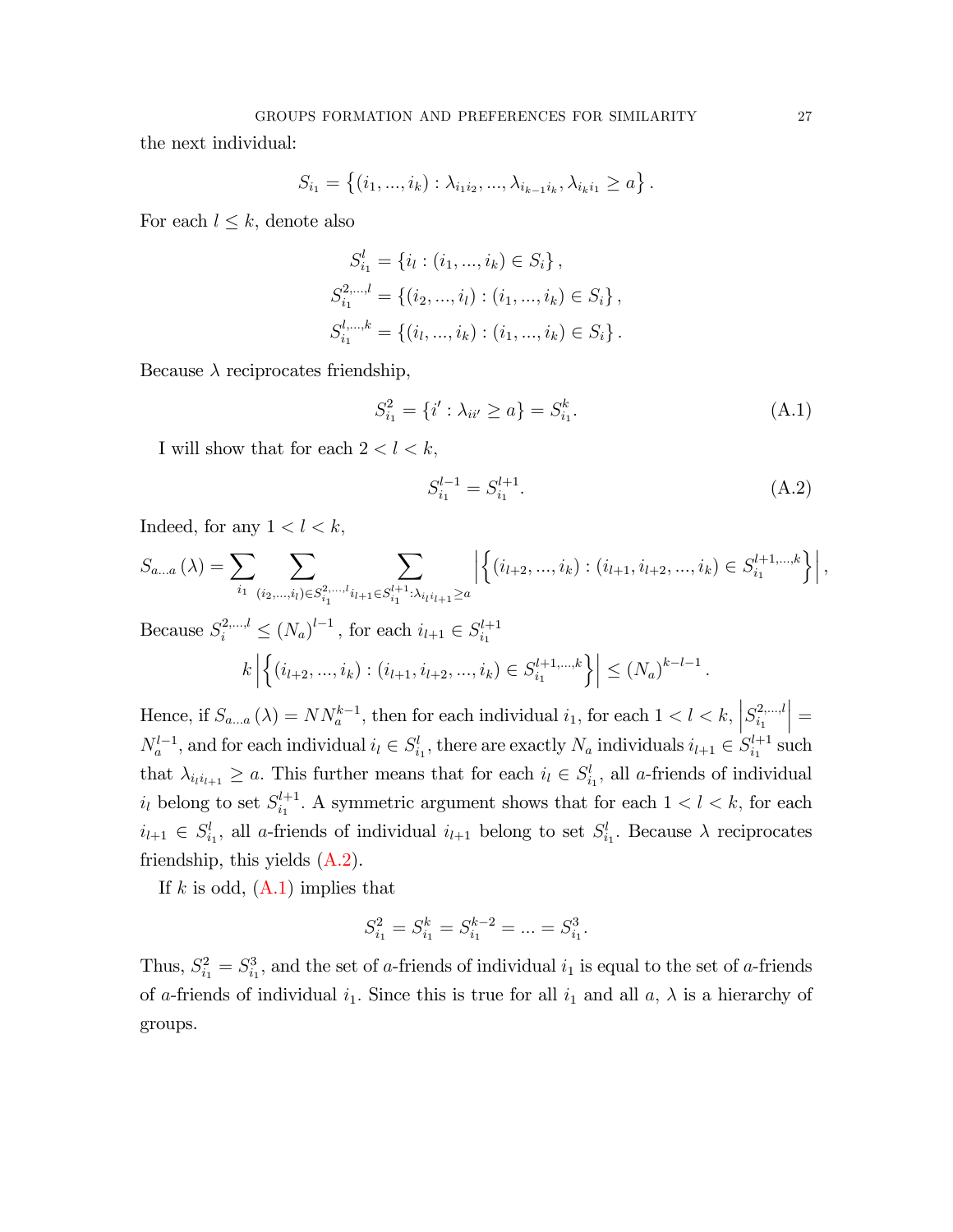A.3. Proof of Lemma [4.](#page-20-0) Let  $\lambda$  be a hierarchy of groups.

For all tuples  $a^0, a^1 \in R^k, a_0^0 \ge a_l^1$ , denote a measure of kth-degree complementarity,

$$
\Delta_{a^1}^{a^0} = \sum_{\delta_1=0,1} \dots \sum_{\delta_k=0,1} (-1)^{\delta_1+\dots+\delta_k} u^k \left( a_1^{\delta_1}, \dots, a_k^{\delta_k} \right) = \sum_{a_1,\dots,a_l: a_l^1 < a_l \le a_l^0 \text{ for each } l} \Delta_{a_1\dots a_k}^k,
$$

Let  $I(i)$  and  $I(i')$  be the groups of  $(a+1)$ -friends of, respectively, individuals i and i'. Fix a bijection  $\pi : I(i') \to I(i)$  such that  $\lambda_{jk} = \lambda_{\pi(j)\pi k}$  for all individuals  $j, k \in I$  (i) and  $\pi(i) = i'$ . Such a bijection exists because  $\lambda$  is a hierarchy of groups. For each  $j$ , denote

$$
j^{0} = \begin{cases} j, & j \notin I(i') \\ \pi(j), & j \in I(i') \end{cases}, j^{1} = \begin{cases} j, & j \notin I(i) \\ \pi^{-1}(j), & j \in I(i) \end{cases}
$$

:

For any  $i_1 = i, i_2, ..., i_k$ , denote  $\iota = (i_2, ..., i_k)$ , and

$$
a_1^{0,\iota} = \lambda_{i_1^{0}i_2^{0}}, a_2^{0,\iota} = \lambda_{i_2^{0}i_3^{0}}, ..., a_k^{0,\iota} = \lambda_{i_k^{0}i_1^{0}},
$$
  
\n
$$
a^0(\iota) = (a_1^{0,\iota}, ..., a_k^{0,\iota}),
$$
  
\n
$$
a_1^{1,\iota} = \lambda_{i_1^{0}i_2^{1}}, a_2^{0,\iota} = \lambda_{i_2^{1}i_3^{0}}, ..., a_k^{0,\iota} = \lambda_{i_k^{k-1}\text{mod }2}a_1^{k_{k}\text{mod }2},
$$
  
\n
$$
a^1(\iota) = (a_1^{1,\iota}, ..., a_k^{1,\iota}),
$$

Because  $\lambda$  is a hierarchy of groups, for each l,

$$
\lambda_{i_l^0 i_{l+1}^0} = \lambda_{i_l^0 i_{l+1}^0} = a_l^{0,\iota} \ge \min\left(a_l^{0,\iota}, a\right) = a_l^{1,\iota} = \lambda_{i_l^1 i_{l+1}^0} = \lambda_{i_l^0 i_{l+1}^1},
$$

and, if  $i_l \notin I(i) \cup I(i')$  for some  $l \leq k$ , then  $a_l^{0,\iota} = a_l^{1,\iota}$  $\frac{1}{l}$ .

For any  $\delta_1,...,\delta_k\in\{0,1\}$  , any  $i_1=i,i_2,...,i_k$ 

$$
\begin{split} &u^k\left(\lambda_{\substack{i^0_1i^{\delta_1}_2,\lambda_{i^{\delta_1}_2i^{\delta_1+\delta_2\,\mathrm{mod}\,2}\cdots,\,\lambda_{i^{\delta_1+\cdots+\delta_{k-2}\,\mathrm{mod}\,2}}i^{\delta_1+\cdots+\delta_{k-1}\,\mathrm{mod}\,2},\lambda_{\substack{i^{\delta_1+\cdots+\delta_{k-1}\,\mathrm{mod}\,2}}i^{\delta_1+\cdots+\delta_k\,\mathrm{mod}\,2}}_i\right)\\ &=u^k\left(a^{\delta_1,\iota}_1,...,a^{\delta_k,\iota}_k\right), \end{split}
$$

and

 $\overline{ }$ 

$$
\begin{split} & \sum_{\delta_1,\delta_2,\ldots,\delta_k=0,1} (-1)^{\delta_1+\ldots+\delta_k}\,u^k\left(\lambda_{i_1^0i_2^{\delta_1}},\lambda_{i_2^{\delta_1}i_3^{\delta_1+\delta_2\,\text{mod}\,2}}\ldots,\lambda_{i_k^{\delta_1+\ldots+\delta_{k-1}\,\text{mod}\,2}}i_1^{\delta_1+\ldots+\delta_k\,\text{mod}\,2}\right)\\ & = \sum_{\delta_1=0,1}\ldots\sum_{\delta_k=0,1} (-1)^{\delta_1+\ldots+\delta_k}\,u^k\left(a_1^{\delta_1},\ldots,a_k^{\delta_k}\right)=\Delta_{a^1(\iota)}^{a^0(\iota)}. \end{split}
$$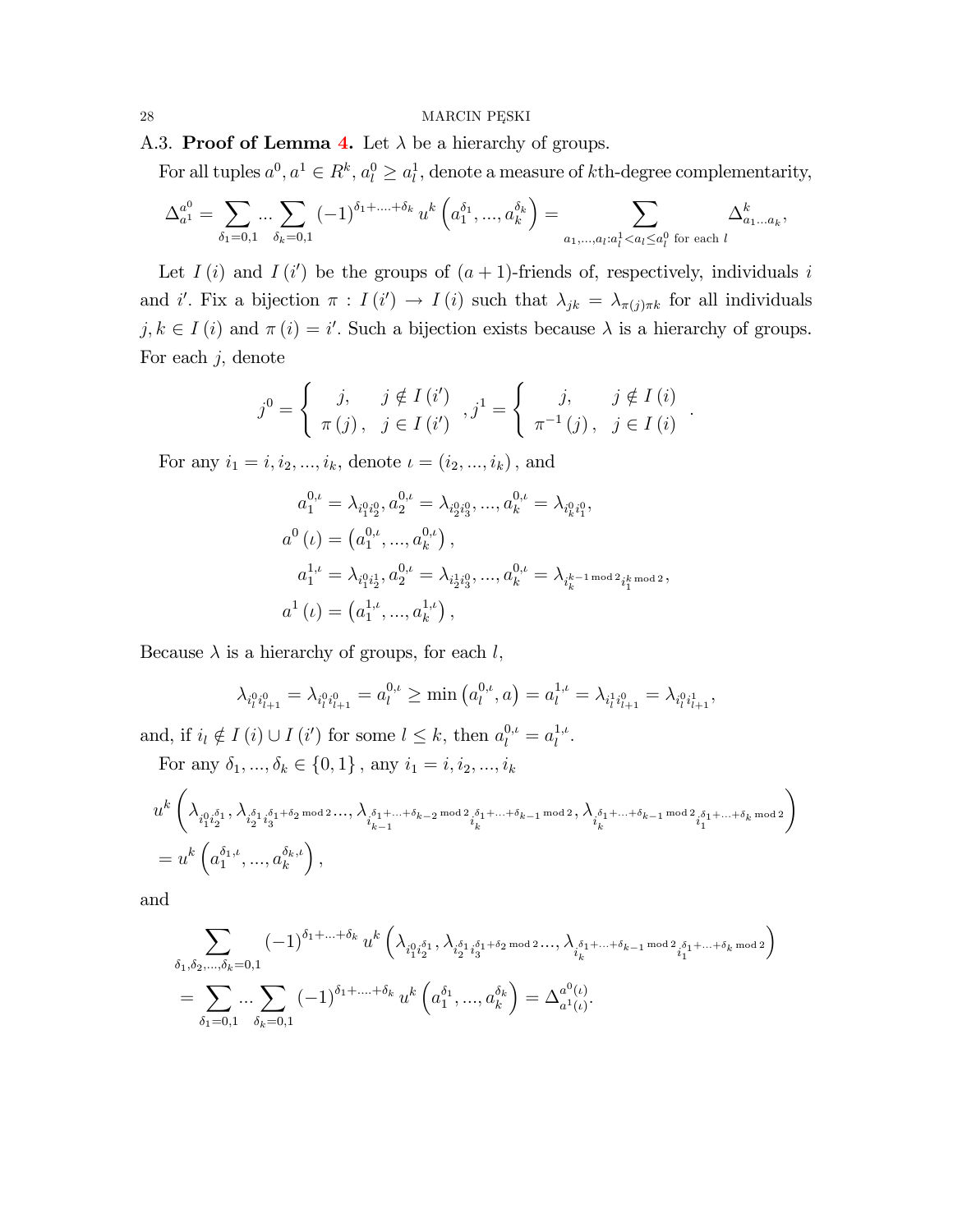Because  $a_l^{0,\iota} = a_l^{1,\iota}$  if  $i_l \notin I(i) \cup I(i')$  for some  $l \leq k$ ,  $\Delta_{a^1(\iota)}^{a^0(\iota)} = 0$  whenever there is  $l \leq k$  such that  $i_l \notin I(i) \cup I(i')$ . On the other hand, if for each  $l \leq k$ ,  $i_l \in I(i) \cup I(i')$ , then  $a_l^{0,\iota} > a = a_l^{1,\iota}$ , and  $\Delta_{a^1(\iota)}^{a^0(\iota)} = \Delta_{aa...a}^{a^0(\iota)}$ .

Therefore.

$$
\sum_{i_{2},...,i_{k}} \left( u^{k} \left( \lambda_{i_{i_{2}}},...,\lambda_{i_{k-1}i_{k}},\lambda_{i_{k}i} \right) - u^{k} \left( \lambda_{i_{i_{2}}},...,\lambda_{i_{k-1}i_{k}},\lambda_{i_{k}i'} \right) \right)
$$
\n
$$
= \sum_{i_{1},i_{2},...,i_{k}:i_{1} = i\delta_{k} = 0,1} \sum_{i_{1},i_{2},...,i_{k}:i_{1} = i\delta_{k} = 0,1} (-1)^{\delta_{k}} u^{k} \left( \lambda_{i_{1}i_{2}},...,\lambda_{i_{k-1}i_{k}},\lambda_{i_{k}i_{k}} \right)
$$
\n
$$
= \sum_{i_{1},i_{2},...,i_{k}:i_{1} = i} \frac{1}{2 \left| \left\{ l:_{i_{1}^{0}\neq i_{1}^{1} \right\}} \right|} \sum_{\delta_{1},\delta_{2},..., \delta_{k} = 0,1} (-1)^{\delta_{k}} u^{k} \left( \lambda_{i_{1}^{0}\neq i_{1}^{0}},...,\lambda_{i_{k-1}^{0}\neq i_{k}^{0}} \right) \cdot \sum_{i_{k}^{0}\neq i_{1}^{1}\neq i_{1}^{0}} (-1)^{\delta_{i_{1}+...+\delta_{k}}} u^{k} \left( \lambda_{i_{1}^{0}\neq i_{1}^{0}},\lambda_{i_{1}^{0}\neq i_{1}^{0}} \right) \cdot \sum_{i_{k}^{0}\neq i_{1}+...+\delta_{k} \mod 2} (-1)^{\delta_{i_{1}+...+\delta_{k}}} u^{k} \left( \lambda_{i_{1}^{0}\neq i_{1}^{0}},\lambda_{i_{2}^{0}\neq i_{3}^{0}} \right) \cdot \sum_{i_{k}^{0}\neq i_{1}+...+\delta_{k} \mod 2} (-1)^{\delta_{i_{1}+...+\delta_{k}}} u^{k} \left( \alpha_{1}^{\delta_{1},\delta},...,\alpha_{k}^{\delta_{k},\delta} \right)
$$
\n
$$
= \sum_{\iota=(i_{2},...,i_{k}):i_{l} \in I(i) \cup I(i')} \frac{1}{2 \left| \left\{ l:_{i_{1}^{0}\neq i_{1}^{1} \right\}} \right|} \Delta_{a_{a...a}}^{a_{
$$

where the second equality follows from the fact that there are exactly  $2^{\left|\left\{l: i_l^0 \neq i_l^1\right\}\right|}$ choices of different  $(\bar{i}_2,...,\bar{i}_k)$  so that  $(\bar{i}_l)^0 = i_l^0$  and  $(\bar{i}_l)^1 = i_l^1$  for each l, and the last two equalities follow from the fact that there are exactly  $2^{k-1}$  choices of different  $(\overline{i}_2,...,\overline{i}_k)$  so that  $\overline{i}_l \in I(i) \cup I(i')$  and  $(\overline{i}_l)^0 = i_l^0$  and  $(\overline{i}_l)^1 = i_l^1$  for each l.

The above is further equal to

$$
= \sum_{a^0: a_l^0 > a \text{ for each } l \leq k} \Delta_{aa...a}^{a^0} | \{l = (i_2, ..., i_k) : i_l \in I(i), a^{0,\iota} = a^0 \} |
$$
  
\n
$$
= \sum_{a^0: a_l^0 > a \text{ for each } l \leq ka_1, ..., a_l : a < a_l \leq a_l^0 \text{ for each } l} \Delta_{a_1...a_k}^k | \{l = (i_2, ..., i_k) : i_l \in I(i), a^{0,\iota} = a^0 \} |
$$
  
\n
$$
= \sum_{a_1, ..., a_l : a < a_l \text{ for each } l} \Delta_{a_1...a_k}^k \sum_{a^0: a_l^0 \geq a_l \text{ for each } l \leq k} | \{l = (i_2, ..., i_k) : i_l \in I(i), a^{0,\iota} = a^0 \} |
$$
  
\n
$$
= \sum_{a_1, ..., a_l : a < a_l \text{ for each } l} \Delta_{a_1...a_k}^k \frac{N_{a_1}...N_{a_k}}{N_{\min(a_1, ..., a_k)}},
$$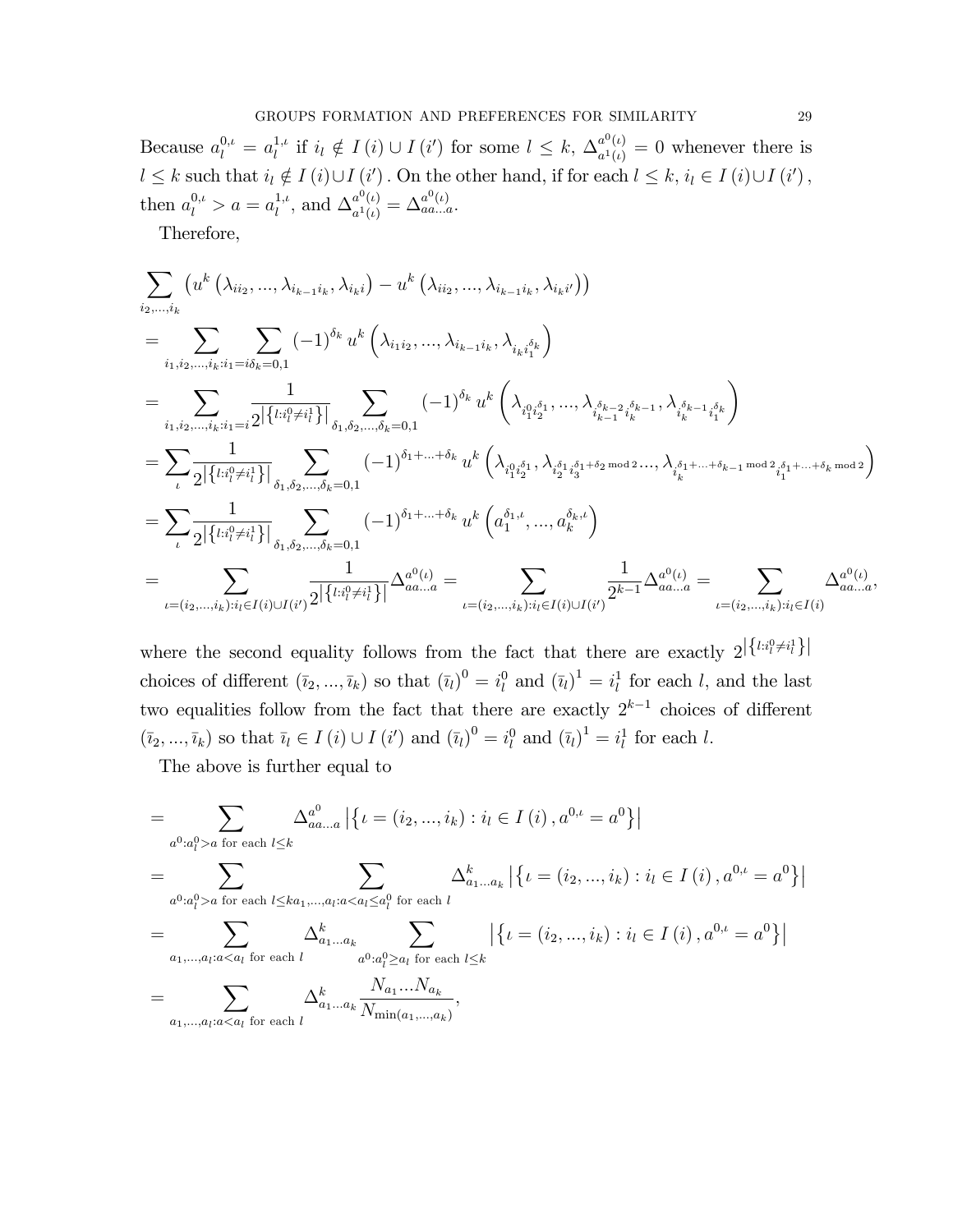where the last equality follows from the fact that  $\lambda$  is a hierarchy of groups (compare with  $(3.1)$ .

Therefore, for  $\hat{k} = 1$ ,

$$
\sum_{i_1, i_2, \dots, i_k : i_l = i} \left( u^k \left( \lambda_{i_1 j_2}, \dots, \lambda_{i_{\hat{k}-1} i}, \dots, \lambda_{i_k i_1} \right) - u^k \left( \lambda_{i_1 j_2}, \dots, \lambda_{i_{\hat{k}-1} i'}, \dots, \lambda_{i_k i_1} \right) \right)
$$
  
= 
$$
\sum_{a_1, \dots, a_l : a < a_l \text{ for each } l} \Delta_{a_1 \dots a_k}^k \frac{N_{a_1} \dots N_{a_k}}{N_{\min(a_1, \dots, a_k)}}.
$$

Because the above argument applies for each  $\hat{k} \leq k$ , this concludes the proof of the Lemma.

A.4. **Proof of Proposition [3.](#page-16-1)** Let  $n = \log_2 N$ . Define operation  $\oplus$  on binary sequences  $b, c \in \{0, 1\}^n$ :

$$
(b \oplus c)_s = b_s + c_s \mod 2 \text{ for each } i \leq n.
$$

Operation  $\oplus$  works as the XOR operator on each of the coordinates in the sequence. The following properties of operation  $\oplus$  are useful: For any  $b, c \in \{0, 1\}^n$ ,

$$
b\oplus c=c\oplus b, b\oplus b=\mathbf{0}, \mathbf{0}\oplus b=b\oplus \mathbf{0}.
$$

For each  $a \leq A$ , let  $\beta(a) \in \{0,1\}^n$  be the binary representation of  $a-1 =$  $\sum$  $m \leq n$  $2^{m-1}\beta_m(a)$ . For any  $a, a' \leq A$ , define

$$
a \oplus a' = \beta (a) \oplus \beta (a') .
$$

We need a technical result: For any sequence  $a_1, ..., a_k$ , for any  $l \leq k$ , let  $(a_l, ..., a_{l-1})$ be a shorthand for the ordered tuple  $(a_l, a_{l+1}, ..., a_k, a_1, a_2, ..., a_{l-1})$ .

<span id="page-29-0"></span>**Lemma 6.** For any  $a_1, ..., a_k$  such that  $a_k \neq a_1 \oplus ... \oplus a_{k-1}$ , any  $\theta \geq k$ , any m

$$
\theta^{a_1+\dots+a_k} < \frac{1}{k} \sum_{l=1}^k \theta^{a_{l+1}+\dots+a_{l-2}+(a_l\oplus \dots \oplus a_{l-1})},
$$

*Proof.* Because  $\theta \geq k$ , it is enough to show that for each  $a_1, ..., a_k$ , there is l such that  $a_{l+1} \oplus ... \oplus a_{l-1} > a_l$ . Indeed, find the smallest  $n' \in \{1, ..., n\}$  such that  $\sum_l$  $\beta_{n'}\left(a_{l}\right)$  is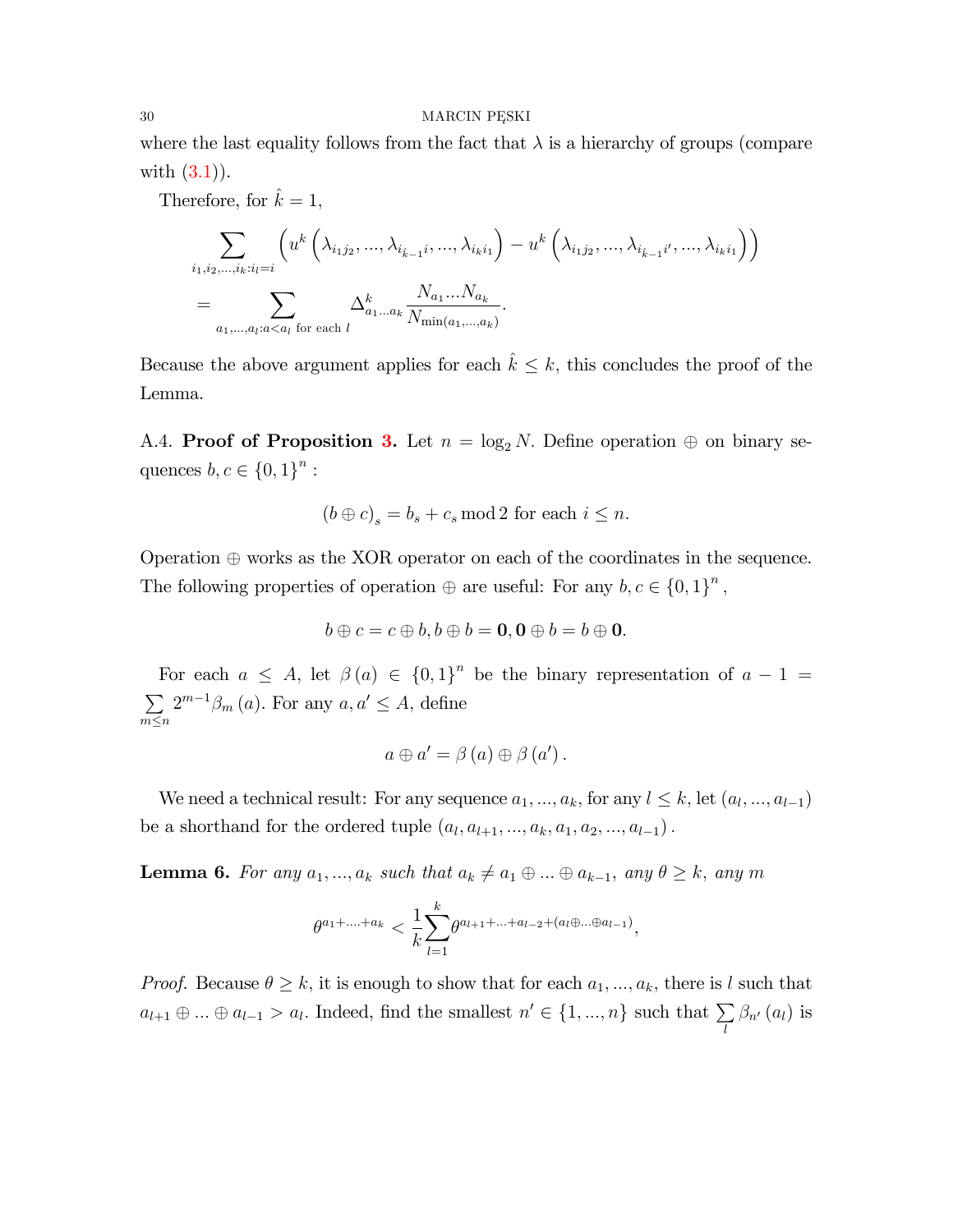$$
\beta_m (a_{l+1} \oplus \ldots \oplus a_{l-1}) = \beta_m (a_l) \text{ for each } m < n', \text{ and}
$$
\n
$$
\beta_{n'} (a_{l+1} \oplus \ldots \oplus a_{l-1}) = 0 < 1 = \beta_{n'} (a_l).
$$

 $\Box$ 

In order to shorten the notation, define

$$
\upsilon(a_1, ..., a_k) := \psi_k \theta_k^{a_1 + ... + a_{k-1} + a_1 \oplus ... \oplus a_{k-1}}.
$$

Notice that for any  $l \leq k-1$ ,

$$
a_l = a_1 \oplus \ldots \oplus a_{l-1} \oplus a_{l+1} \oplus \ldots \oplus a_{k-1} \oplus (a_1 \oplus \ldots \oplus a_{k-1}),
$$

which implies that, if  $a_k=a_1\oplus\ldots\oplus a_{k-1}$ 

$$
\sum_{l=1}^{k} u^{k} (a_{l},...,a_{k-1+l}) = \sum_{l=1}^{k} u^{k} (a_{l},...,a_{k-2+l},a_{l} \oplus ... \oplus a_{k-2+l}) = \sum_{l=1}^{k} \psi (a_{l}....a_{k+k-1}).
$$

Let  $\lambda^*$  be a hierarchy of friends, and let  $\lambda$  be a profile that is not a hierarchy of friends. Then,

$$
V^{k}(\lambda^{*}) = \frac{1}{N^{k-1}} N \sum_{a_{1},...,a_{k-1}} u^{k} (a_{1},...,a_{k-1},a_{1} \oplus ... \oplus a_{k-1})
$$
  
= 
$$
\frac{1}{N^{k-1}} N \sum_{a_{1},...,a_{k-1}} \frac{1}{k} \sum_{l=1}^{k} u^{k} (a_{l},...,a_{k-2+l},a_{l} \oplus ... \oplus a_{k-2+l})
$$
  
= 
$$
\frac{1}{N^{k-1}} N \sum_{a_{1},...,a_{k-1}} \frac{1}{k} \sum_{l=1}^{k} \psi (a_{l},...,a_{k-2+l})
$$
  
= 
$$
\frac{1}{N^{k-1}} \sum_{i_{1},...,i_{k}} \frac{1}{k} \sum_{l=1}^{k} \psi (\lambda_{i_{l}i_{l+1}},...,\lambda_{i_{k-2+l}i_{k-1+l}}),
$$

where the last equality follows from the fact that each player has attitude  $a$  toward exactly one player for each  $a \leq A$ . Because of Lemma 6, and because  $\lambda$  is not a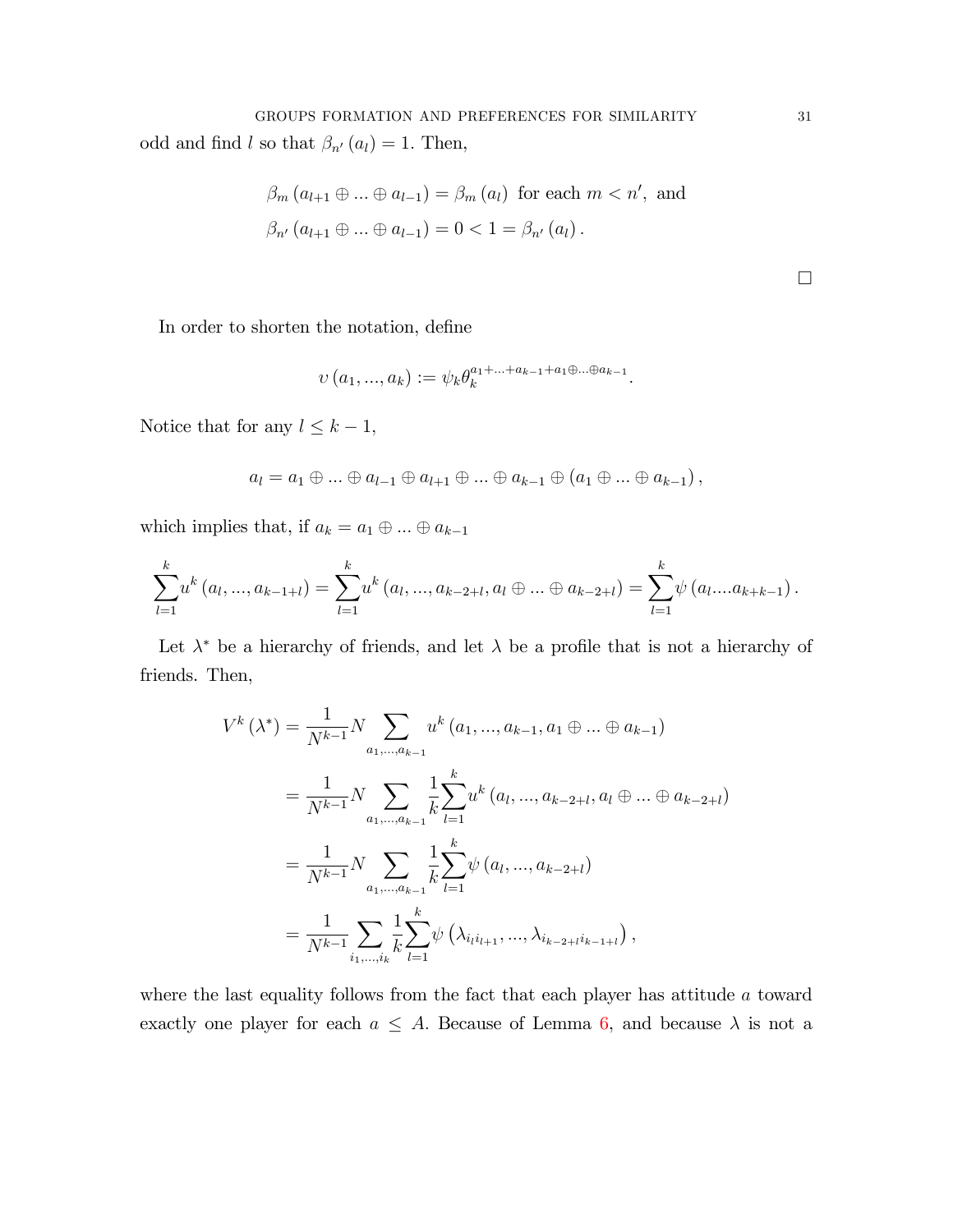hierarchy of groups, the above is larger than

$$
> \frac{1}{N^{k-1}} \sum_{i_1,\dots,i_k} \frac{1}{k} \sum_{l=1}^k u^k \left( \lambda_{i_l i_{l+1}}, \dots, \lambda_{i_{k-1+l} i_l} \right)
$$
  
= 
$$
\frac{1}{N^{k-1}} \sum_{i_1,\dots,i_k} u^k \left( \lambda_{i_1 i_2}, \dots, \lambda_{i_k i_1} \right) = V^k \left( \lambda \right).
$$

A.[5.](#page-21-0) **Proof of Lemma 5.** We use the same notation as in the proof of Proposition [3.](#page-16-1)

Fix  $k \geq 2$ . Define

$$
\mathcal{A} = \{(a_1, ..., a_k) \in A^k : a_k = a_1 \oplus ... \oplus a_{l-1} \oplus a_{l+1} \oplus ... \oplus a_{k-1}\}.
$$

Then, for any hierarchy of friends  $\lambda$  and  $i_0, i_1$  such that  $\lambda_{i_0i_1} = m$ ,

$$
C^{k}(\lambda; i_{0}, i_{1}) = \sum_{\bar{a} \in \mathcal{A}} \left[ \theta_{k}^{a_{1} + ... + a_{k-1} + (a_{k})} - \theta_{k}^{a_{1} + ... + a_{k-1} + (a_{k} \oplus m)} \right].
$$

Fix  $m < A$ . There exists  $n_0 \leq n$  such that  $\beta_{n_0}(m) = 0 < 1 = \beta_{n_0}(m+1)$  and  $\beta_{n'}(m) = \beta_{n'}(m+1)$  for each  $n' \neq n_0$ . For each  $z \in \{0,1\}$ , define

$$
\mathcal{A}(z) = \{(a_1, ..., a_k) \in A^k : \beta_{n_0}(a_k) = \}.
$$

Then, there exists a mapping  $\gamma : \mathcal{A}(1) \to \mathcal{A}(0)$  such that, for each  $\bar{a} \in \mathcal{A}(1)$ ,  $|l \lt k : \beta_{n_0}(a_l) \neq \beta_{n_0}(\gamma(a_l))| = 1.$  Because of the definition of operation  $\oplus$ , it must be that if  $\beta_{n_0}(a_l) \neq \beta_{n_0}(\gamma(a_l))$ , then  $\beta_{n_0}(a_l) = 1 \neq \beta_{n_0}(\gamma(a_l)) = 0$ . Notice that for each  $\bar{a} \in \mathcal{A}(0), |\gamma^{-1}(\bar{a})| \leq k - 1$ ,

For each  $\bar{a} \in \mathcal{A}(0)$ , for each  $\bar{a}' \in {\bar{a}} \cup \gamma^{-1}(\bar{a})$ ,

$$
a_1 + ... + a_{k-1} + (a_k \oplus m) > a'_1 + ... + a'_{k-1} + (a'_k \oplus (m+1))
$$

Because  $\theta_k \geq k$ , it must be that

$$
\sum_{\bar{a}'\in\{\bar{a}\}\cup\gamma^{-1}(\bar{a})}\theta_k^{a_1+\ldots+a_{k-1}+(a_k\oplus m)}>\sum_{\bar{a}'\in\{\bar{a}\}\cup\gamma^{-1}(\bar{a})}\theta_k^{a_1+\ldots+a_{k-1}+(a_k\oplus(m+1))}.
$$

Because  $\{\bar{a}\}\cup \gamma^{-1}(\bar{a})\cap \{\bar{a}'\}\cup \gamma^{-1}(\bar{a}')$  for  $\bar{a}\neq \bar{a}', \bar{a}, \bar{a}'\in \mathcal{A}(0)$ , and  $\mathcal{A}(0)\cup \mathcal{A}(1)=\mathcal{A}$ , it must be that

$$
\sum_{\bar{a}\in\mathcal{A}}\theta_k^{a_1+\ldots+a_{k-1}+(a_k\oplus m)} > \sum_{\bar{a}\in\mathcal{A}}\theta_k^{a_1+\ldots+a_{k-1}+(a_k\oplus (m+1))}.
$$